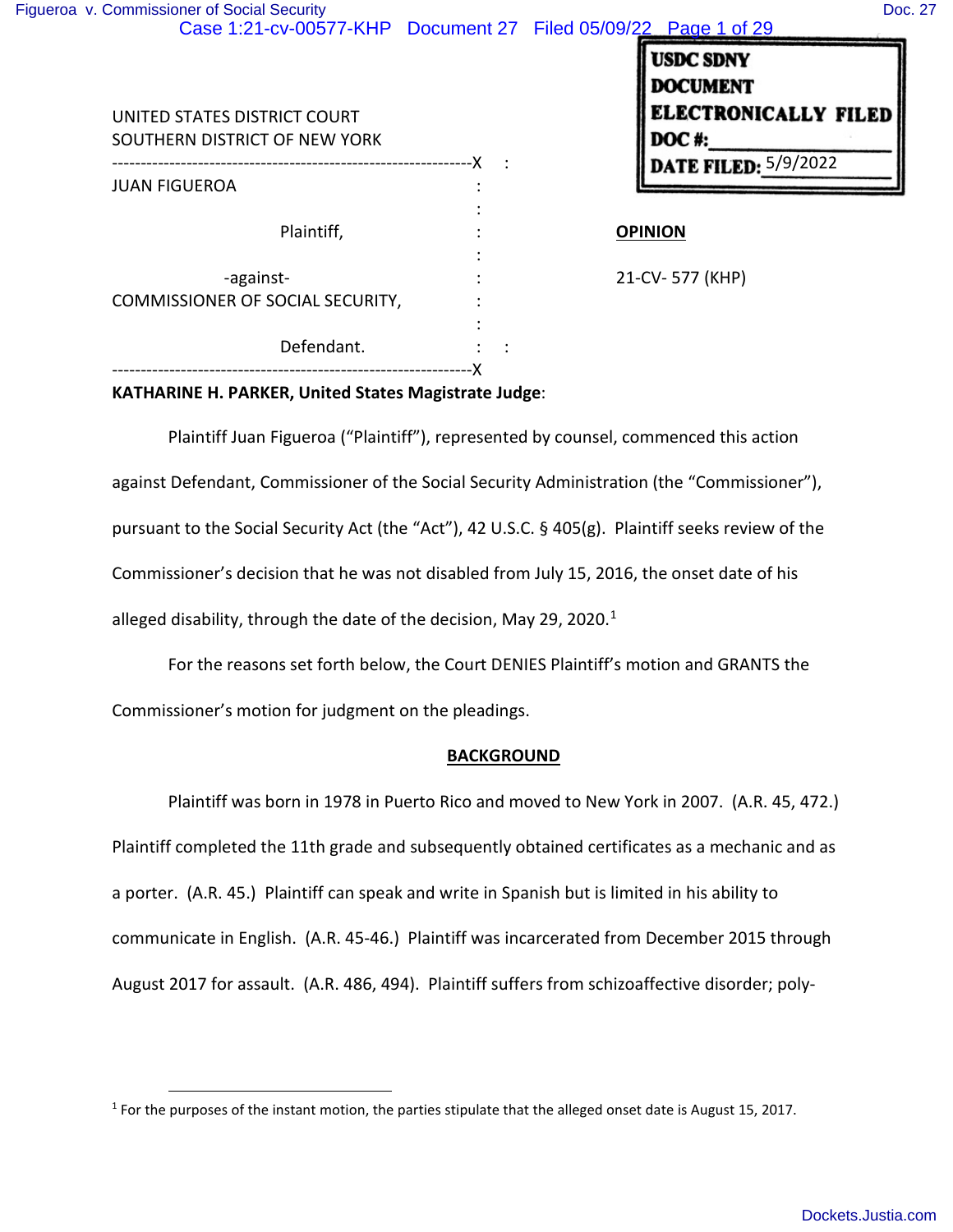#### Case 1:21-cv-00577-KHP Document 27 Filed 05/09/22 Page 2 of 29

substance abuse disorder in remission; lumbosacral degenerative disc disease; scoliosis; noninsulin dependent diabetes mellitus; and obesity. (A.R. 25.)

#### **1.** *Procedural History*

On August 15, 2017, Plaintiff filed an application for Supplemental Security Income ("SSI") benefits alleging disability due to the physical and mental health impairments referenced above. (A.R. 23.) Plaintiff's claims were denied after initial review on December 15, 2017. (*Id.*) At Plaintiff's request, a hearing before Administrative Law Judge ("ALJ") Moises Penalver was held on December 20, 2019 in New York, NY. (*Id.*) Plaintiff appeared with counsel and testified at the hearing, with the assistance of a Spanish interpreter. (*Id.*) Vocational Expert ("VE") Elizabeth Laflamme and Impartial Medical Expert ("IME") Dr. Ira Hymoff also testified. (*Id.*) On May 29, 2020, ALJ Penalver denied Plaintiff's application. (A.R. 7.) Plaintiff appealed, and on November 30, 2020, the Appeals Council denied Plaintiff's appeal, making the ALJ's decision the Commissioner's final act. (A.R. 1.)

Plaintiff commenced this action on January 22, 2021, asserting that: (1) the ALJ's own findings show that Plaintiff was in fact disabled; (2) the ALJ failed to properly evaluate the medical opinion of Plaintiff's treating providers; (3) the ALJ failed to consider Plaintiff's monthly absences; and (4) the ALJ failed to properly consider the Paragraph "B" Criteria of Listings 12.03 and 12.04. (ECF Nos. 1, 26.)

#### **2.** *Summary of Relevant Medical Evidence*

Before the alleged onset date, between 2013 to 2015, Plaintiff was hospitalized multiple times and underwent treatment for cocaine and heroin addiction which caused Plaintiff to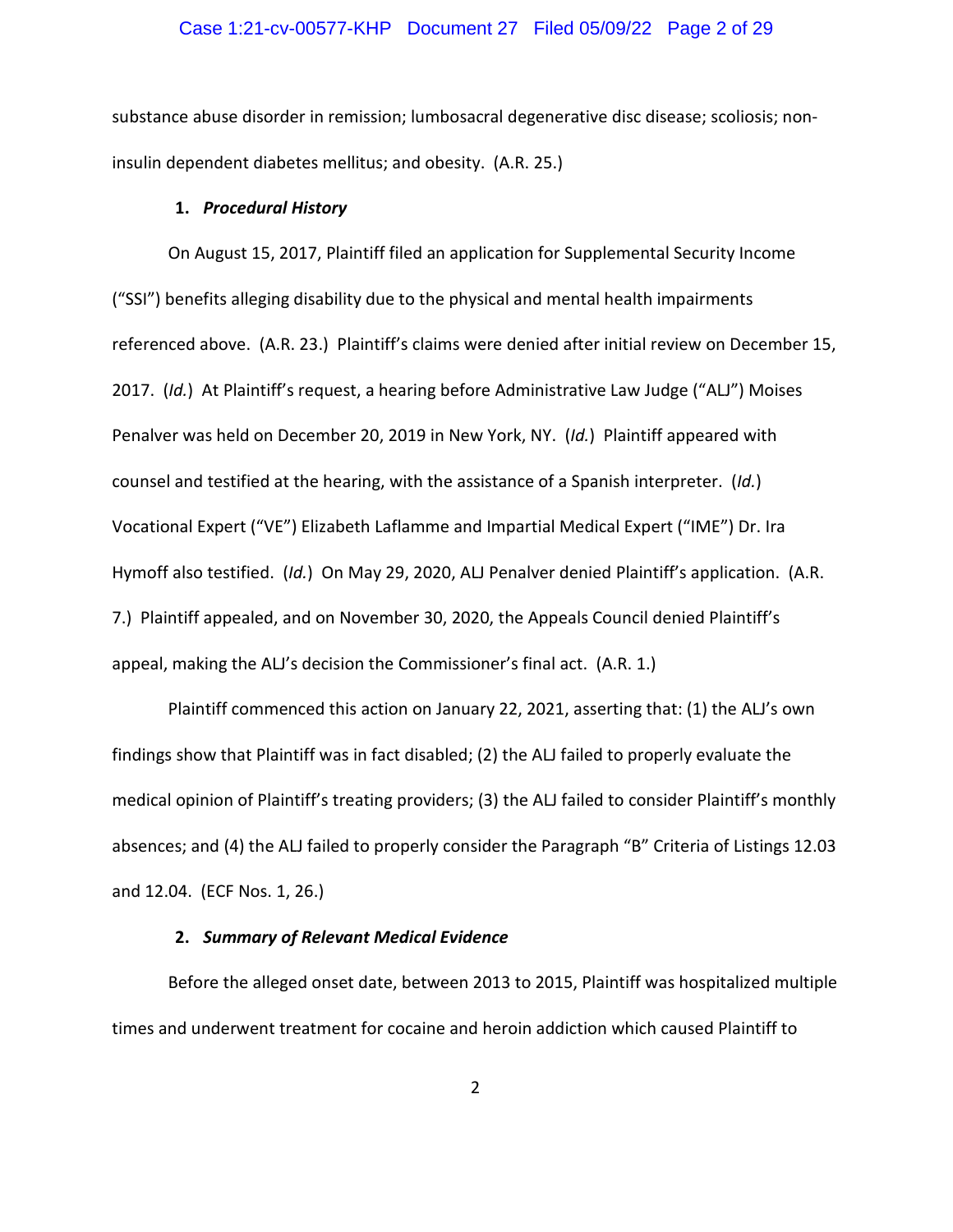#### Case 1:21-cv-00577-KHP Document 27 Filed 05/09/22 Page 3 of 29

suffer mental impairments including mood and psychotic disorders, hallucinations, and suicidal ideations. (*See* A.R. 313-323, 345-46, 369-371, 423, 568.) He also previously received SSI benefits because of his scoliosis but it was terminated upon his incarceration. (A.R. 81-87.)

#### *A. Physical Impairments*

On August 31, 2017, Plaintiff met with Dr. Nathaniel Brownlow at Project Renewal, for a general examination and for follow-up visits on September 14 and October 12, 2017. (A.R. 470- 84.) Upon physical examination at the August visit, Plaintiff was in no acute distress, alert and oriented, and well-nourished. (A.R. 479.) Plaintiff's musculoskeletal examination showed normal ranges of motion of all joints. (*Id.*) The examination also showed that Plaintiff had scoliosis with elevation of the right shoulder. (*Id.*) At the September follow-up, Dr. Brownlow reported that Plaintiff was again in no acute distress. (A.R. 476.)

On November 15, 2017, Dr. Silvia Aguiar conducted a consultative examination of Plaintiff. (A.R. 499-504.) Plaintiff complained of scoliosis, upper back pain, diabetes, hypertension, high cholesterol, schizophrenia, and depression. (A.R. 499.) Plaintiff reported he had severe spinal scoliosis since his childhood and that his back pain was aggravated by bending and heavy lifting. (*Id.*) Plaintiff described the pain as sharp and throbbing with an intensity of eight out of ten, but without radiation. (*Id.*) Upon examination, Plaintiff was in no acute distress, had a normal gait and station, did not need help getting on and off the exam table, and could rise from a chair without difficulty. (A.R. 501.) The examination further showed his cervical spine, lumbar spine, shoulders, hips, and knees were normal. (A.R. 501-02.) Dr. Aguiar assessed scoliosis, upper back pain, diabetes, hypertension, high cholesterol,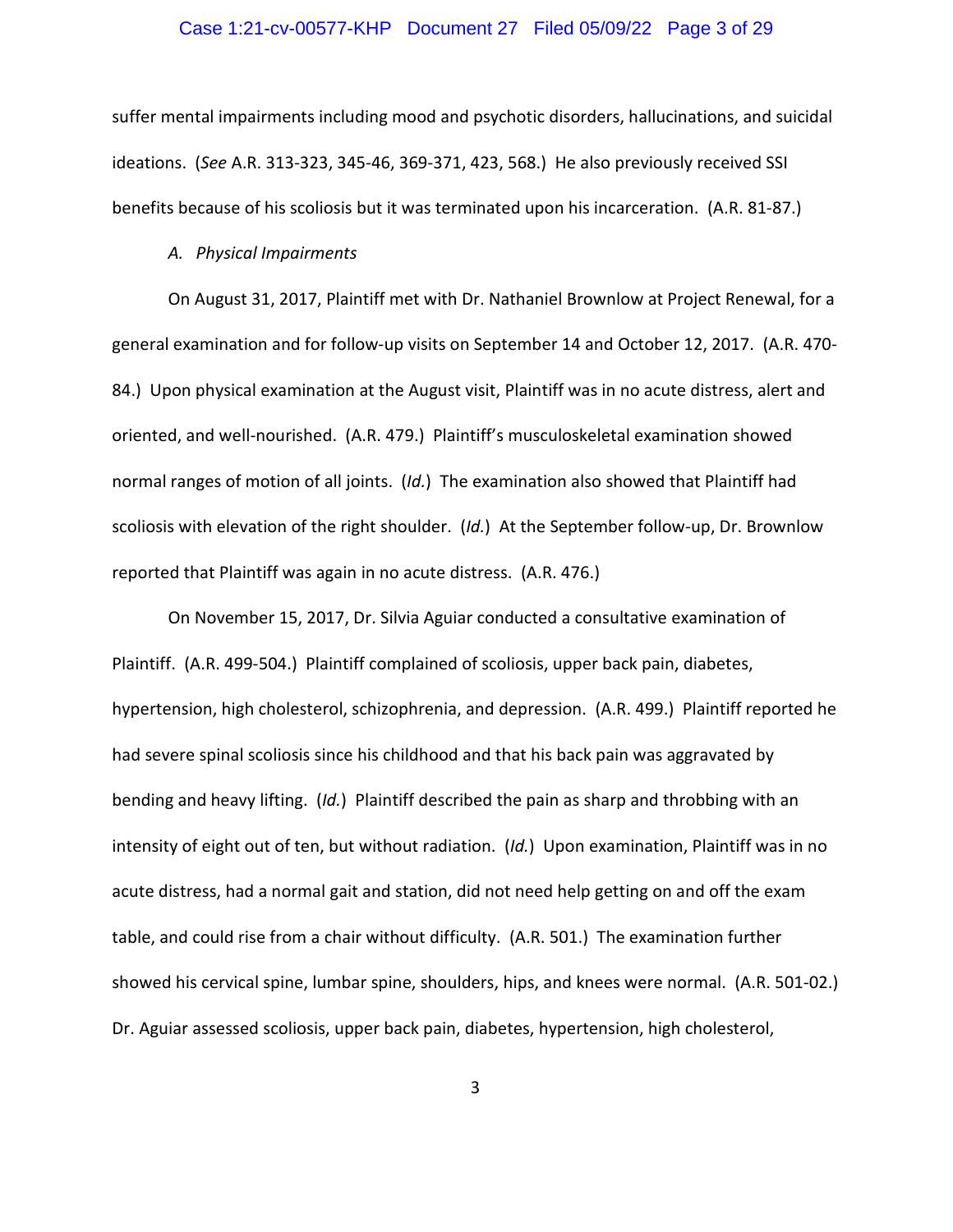#### Case 1:21-cv-00577-KHP Document 27 Filed 05/09/22 Page 4 of 29

schizophrenia, and depression. (A.R. 502.) Dr. Aguiar concluded Plaintiff's prognosis was fair and opined that he had a mild limitation in heavy lifting and carrying due to the presence of marked levoscoliosis. (*Id.*)

On December 14, 2017, Dr. Gary Ehlert, the state agency medical expert, prepared a Medical Determinable Impairments and Severity Form where he opined that Plaintiff could lift and carry 50 pounds occasionally, 25 pounds frequently, and could walk and/or stand for six out of eight hours. (A.R. 97-98.)

On January 9, 2018, Nurse Practitioner ("NP") John Gargan, Plaintiff's treating NP for ten years, completed a Medical Source Statement. (A.R. 511-17.) NP Gargan reported that Plaintiff was diagnosed with chronic back pain, hypertension, obesity, and social anxiety disorder. (A.R. 511.) Plaintiff reported sharp pain with any exertional type activities and a constant dull ache. (*Id.*) He rated his pain as an eight to nine out of ten. (*Id.*) Plaintiff had a reduced range of motion of his back and lower extremities, impaired sleep, abnormal posture, tenderness, trigger points, muscle spasm, muscle weakness, and positive straight leg raising test. (*Id.*) Plaintiff had difficulty getting up from a sitting position and getting on and off the exam table. (A.R. 512.) NP Gargan reported that Plaintiff frequently experienced pain severe enough to interfere with his attention and concentration. (*Id.*)

NP Gargan opined that in an eight-hour workday, Plaintiff could sit for a total of 1 to 2 hours, stand/walk for a total of 3 hours, and would need to rest 2 hours. (A.R. 513-14.) He further opined that Plaintiff could not lift or carry more than 10 pounds, or balance, stoop, or forward or backward flex his neck. (A.R. 515-16.) A cane was medically required for both

4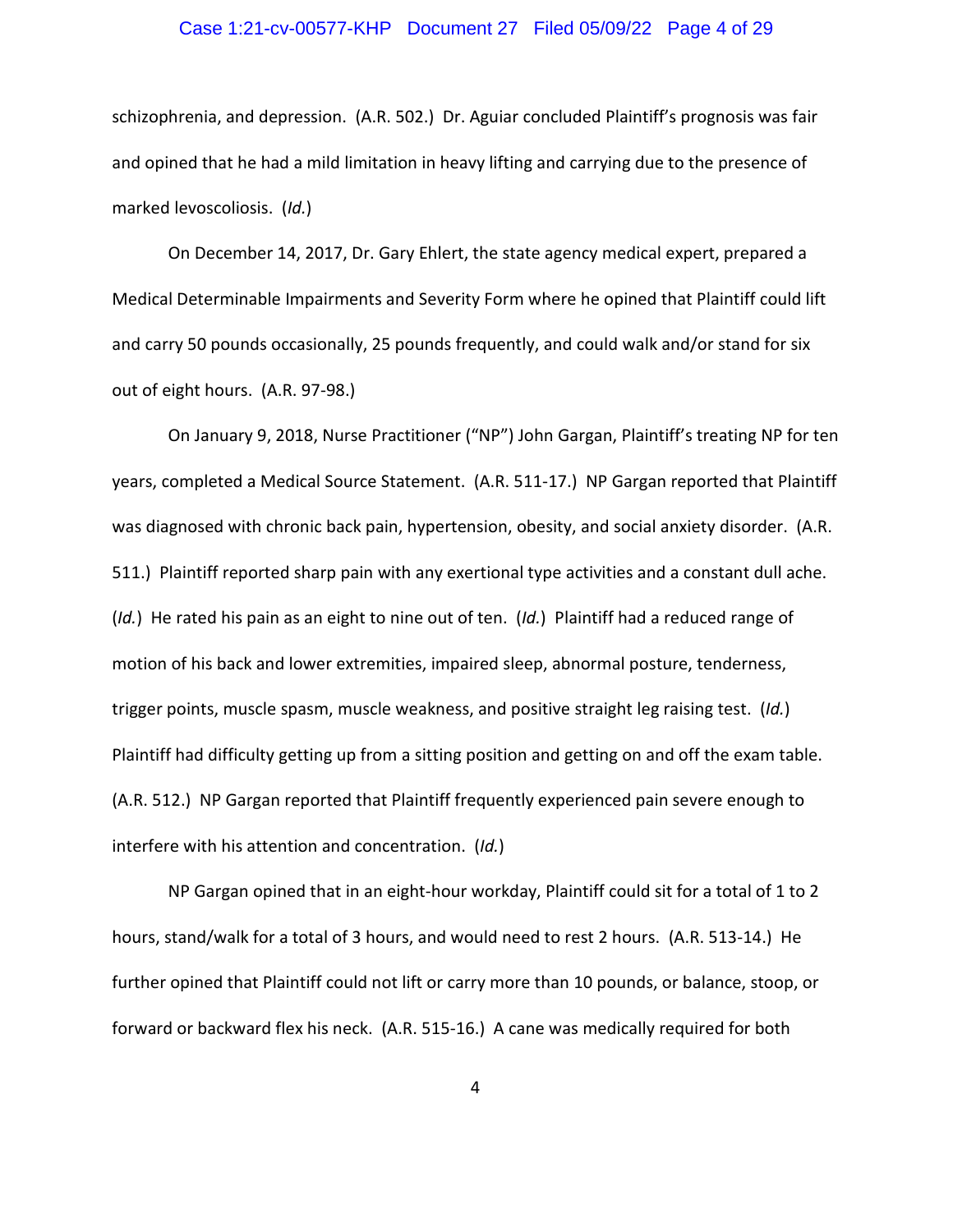# Case 1:21-cv-00577-KHP Document 27 Filed 05/09/22 Page 5 of 29

walking and standing. (A.R. 516.) As a result of Plaintiff's impairment or treatment, he would be absent from work about twice a month. (A.R. 517.) NP Gargan opined Plaintiff's condition had existed and persisted with the restrictions as outlined in his Medical Source Statement since at least 2005. (*Id.*)

On January 16, 2018, NP Gargan provided Plaintiff with a letter stating that he had treated Plaintiff for the past ten plus years. (A.R. 519.) He stated that Plaintiff had chronic upper, middle, and low back pain. (*Id.*) Plaintiff had scoliosis with descent from the cervical spine to T10 level. (*Id.*) His last MRI showed a herniated disc with foraminal spinal stenosis. (Id.) An updated MRI had been scheduled.<sup>2</sup> (Id.) NP Gargan reported that Plaintiff received pain management services for back pain, including oxycodone and physical therapy. (*Id.*) He had recommended that Plaintiff continue with treatment until pain was no longer relieved, at which point surgery would be considered. (*Id.*)

On April 10, 2019, NP Nancy Chez of HRH Care, performed a comprehensive examination noting that Plaintiff's neck was supple and non-tender, and his back was unremarkable. (A.R. 690.) He had normal ranges of motion of his extremities without joint tenderness or swelling. (*Id.*) Plaintiff was alert and oriented times three, with no gross neurological deficits, and no acute distress. (*Id.*) His motor strength was 5/5, and his gait was normal. (*Id.*) In follow-up visits in August, September, and October 2019, NP Chez noted Plaintiff's scoliosis at L5 but no acute distress, and she prescribed Gabapentin and Meloxicam for lower back pain. (A.R. 763, 766, 769.)

<sup>&</sup>lt;sup>2</sup> The record does not discuss whether Plaintiff did in fact undergo the MRI, and if so, what the results showed.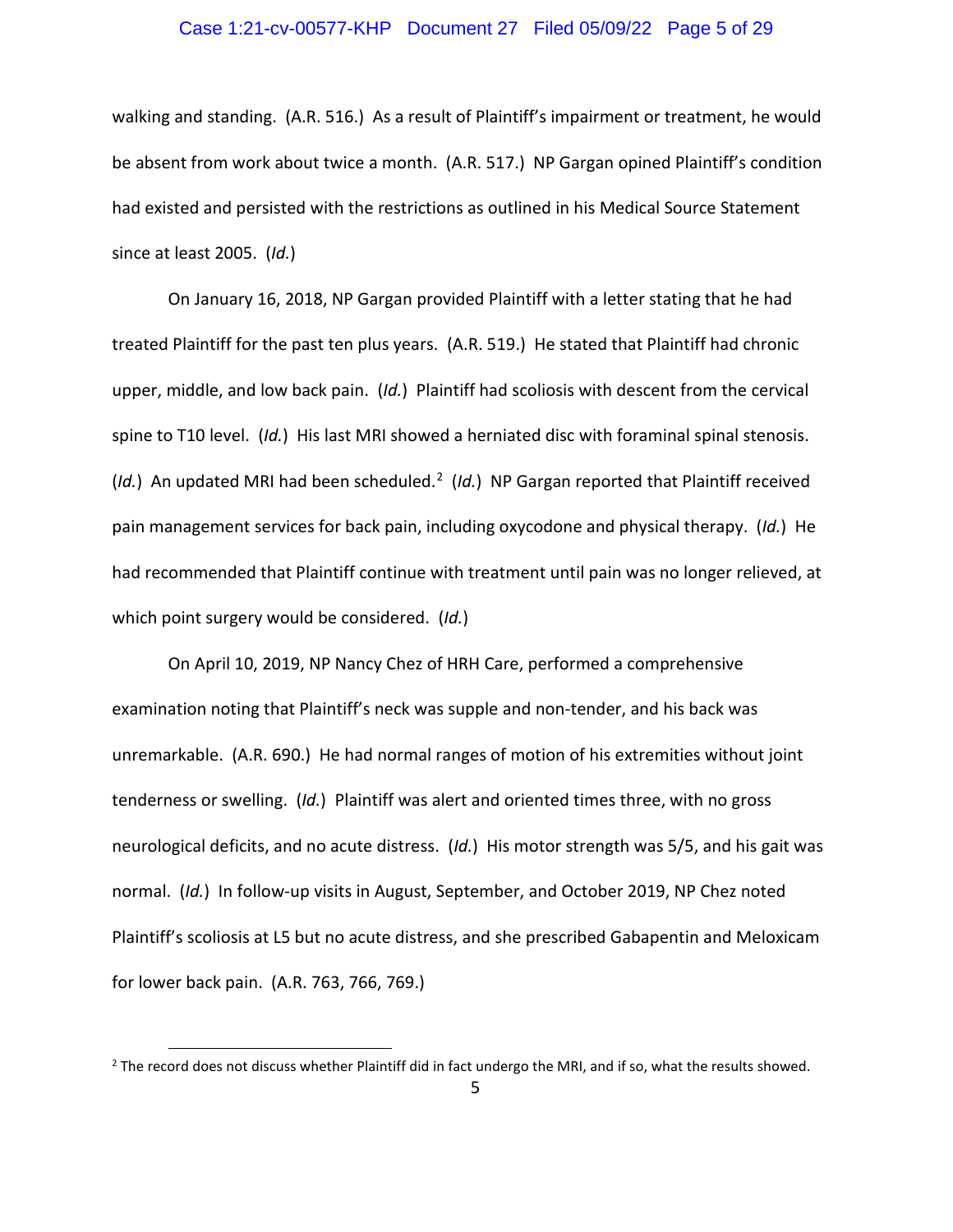#### *B. Mental Impairments*

After Plaintiff's release from prison, on August 24, 2017, Plaintiff met with Licensed Clinical Social Worker ("LCSW") Susan Kaskowitz at the Bridge Chemical Dependence Outpatient Rehabilitation Program (hereinafter "Bridge Program"). (A.R. 590, 607, 615.) Plaintiff's mood was euthymic, and his affect was full. (A.R. 615.) He was oriented, had good concentration, memory and attention span, and was currently stable on his psychiatric medications. (*Id.,* A.R. 621.)

On September 6, 2017, Dr. Arthur Middletown saw Plaintiff at Project Renewal (Plaintiff's transitional housing program) for a psychiatric evaluation. (A.R. 486.) Plaintiff denied hallucinations and stated that his mood was "fine." (A.R. 486-87*.*) Upon mental status examination, Plaintiff appeared well-kept, cooperative, alert and oriented, intact attention and memory. (A.R. 487.) Additionally, his psychomotor activity was normal, full affect, thought process was goal-directed with no loose or circumstantial thinking. (*Id.*) His fund of knowledge was average and had good impulse control, and good insight and judgement. (*Id.*) Dr. Middletown assessed schizoaffective disorder, depressive type, opioid use in remission, and cocaine abuse in remission and started Plaintiff on Risperdal. (A.R. 486-88.)

On September 15, 2017, Plaintiff was interviewed by John Saunders, a substance abuse counselor at the Bridge Program. (A.R. 651.) Plaintiff stated that he was currently stable on psychotropic medications and that the medications helped him to stay mentally fit. (*Id.*)

On October 3, 2017, Plaintiff met with Dr. Yeshwant Citalkar at Project Renewal for a psychiatric follow-up. (A.R. 490.) Plaintiff denied hallucinations and acknowledged that he only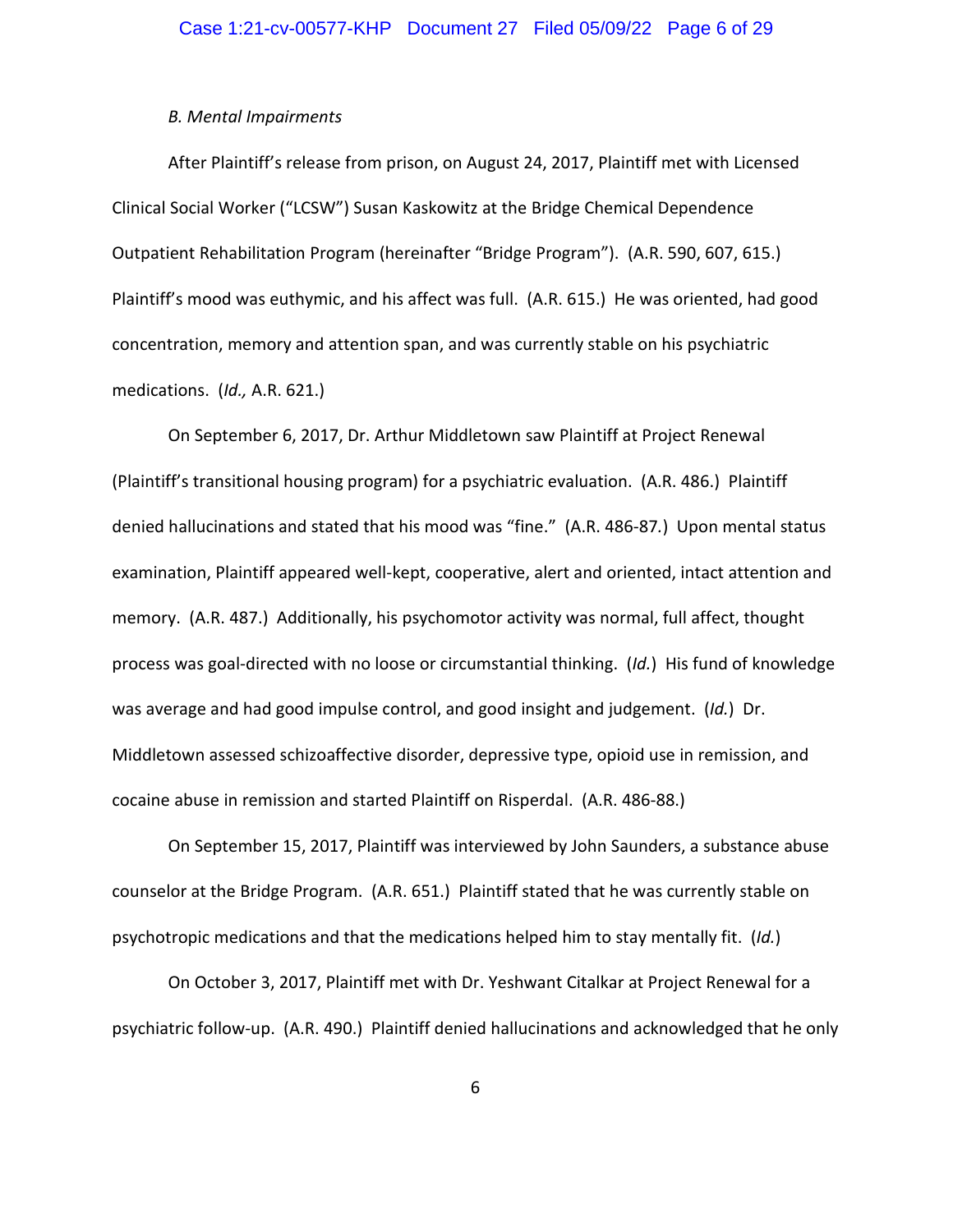#### Case 1:21-cv-00577-KHP Document 27 Filed 05/09/22 Page 7 of 29

heard voices when he was using drugs. (*Id.*) Upon mental status examination, he appeared well-groomed, euthymic, no suicidal or homicidal ideations, and his judgment and insight were good. (*Id.*)

On October 10, 2017, Sean Backmon of FEDCAP, completed a functional report on behalf of Plaintiff. (A.R. 276-283.) Backmon noted that when Plaintiff woke up, he took his medication, showered and made breakfast, went to his programs, and then watched television for the rest of the evening. (A.R. 277.) Plaintiff did not need reminders to groom himself or take his medications. (A.R. 278.) He would also prepare meals two to three times a week that would include rice, beans, and pork chops. (*Id.*) However, he could only perform minor chores and would need to take breaks. (*Id.*) Plaintiff could also shop for his household and personal needs. (A.R. 279.)

On October 20, 2017, Dr. Gladys Frankel conducted a consultative psychiatric evaluation of Plaintiff. (A.R. 493-97.) Dr. Frankel made a note that Plaintiff spoke primarily Spanish and that a staff member at Industrial Medicine Associates (the office where Plaintiff was being examined) translated during the interview. (A.R. 493.) Plaintiff denied depressive or anxietyrelated symptoms, as well as any phobic responses, trauma, panic attacks, manic symptoms, thought disorder or cognitive deficits. (A.R. 494.) Plaintiff was cooperative, and his manner of relating, social skills and overall presentation were adequate. (*Id.*) Dr. Frankel observed that Plaintiff spoke fluently and with a clear voice. (*Id.*) Dr. Frankel did not comment on expressive and receptive language skills because translation services were used during the examination. (A.R. 495.) Plaintiff's thought process was coherent and goal-directed with no evidence of

7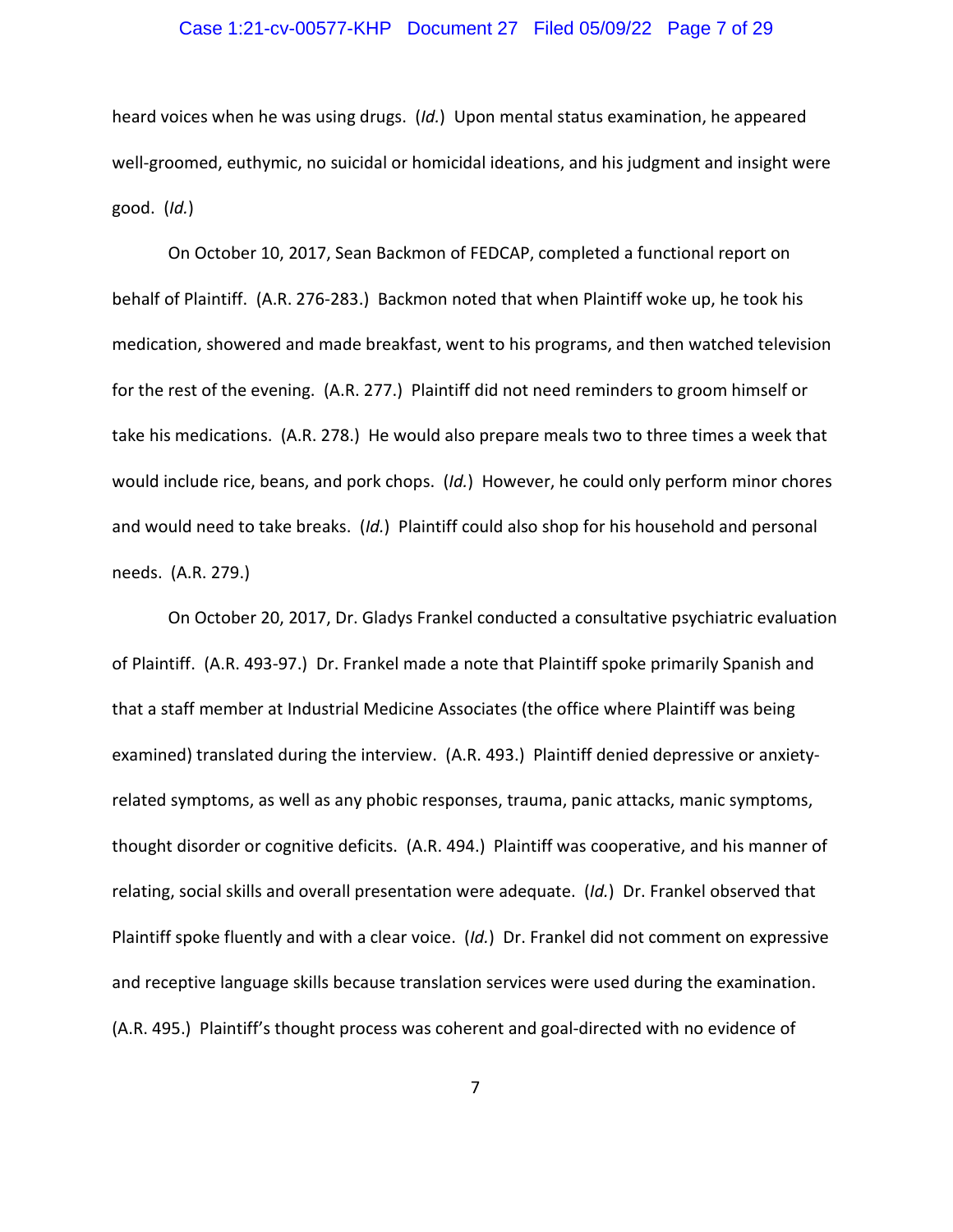#### Case 1:21-cv-00577-KHP Document 27 Filed 05/09/22 Page 8 of 29

hallucinations, delusions, paranoia. (*Id.*) Plaintiff's affect was full range and appropriate to speech and thought content. (*Id.*) He reported that his mood was "bien." (*Id.*) His attention and concentration were mildly impaired. (*Id.*) He was able to count and do simple math, but slowly approached the serial 7s with mistakes. (*Id.*) He was able to do serial 3s slowly. (*Id.*) Plaintiff's recent and remote memory were mildly impaired. (*Id.*) He was able to recall 2 out of 3 objects after a delay. (*Id.*) Plaintiff's general fund of information was "somewhat limited to limited" and his insight was poor, and his judgment was fair to poor. (*Id.*)

Dr. Frankel noted that Plaintiff lived in a highly structured housing setting with mandatory expectation that he attends group counseling sessions. (A.R. 496.) He had a system for taking his medications, which was very well organized and helped him to function. (*Id.*) He was able to handle his personal care and grooming. (*Id.*) He reported that he cooked and did general cleaning once a week and did laundry. (*Id.*) Plaintiff stated that his wife shopped for him and managed his money because of his past drug abuse. (*Id.*) He stated that he was able to take public transportation. (*Id.*) Plaintiff denied that he had any friends, but stated he had a good relationship with his wife. (*Id.*)

Dr. Frankel opined that Plaintiff had moderate limitations in his ability to understand, remember or apply complex directions, use reason and judgment to make work-related decisions, and interact adequately with supervisors, co-workers, and the public. (*Id.*) He had mild limitations in his ability to understand, remember, or apply simple directions and instructions and sustain concentration and perform a task at a consistent pace. (*Id.*) He had no limitations in his ability to sustain an ordinary routine and regular attendance at work, regulate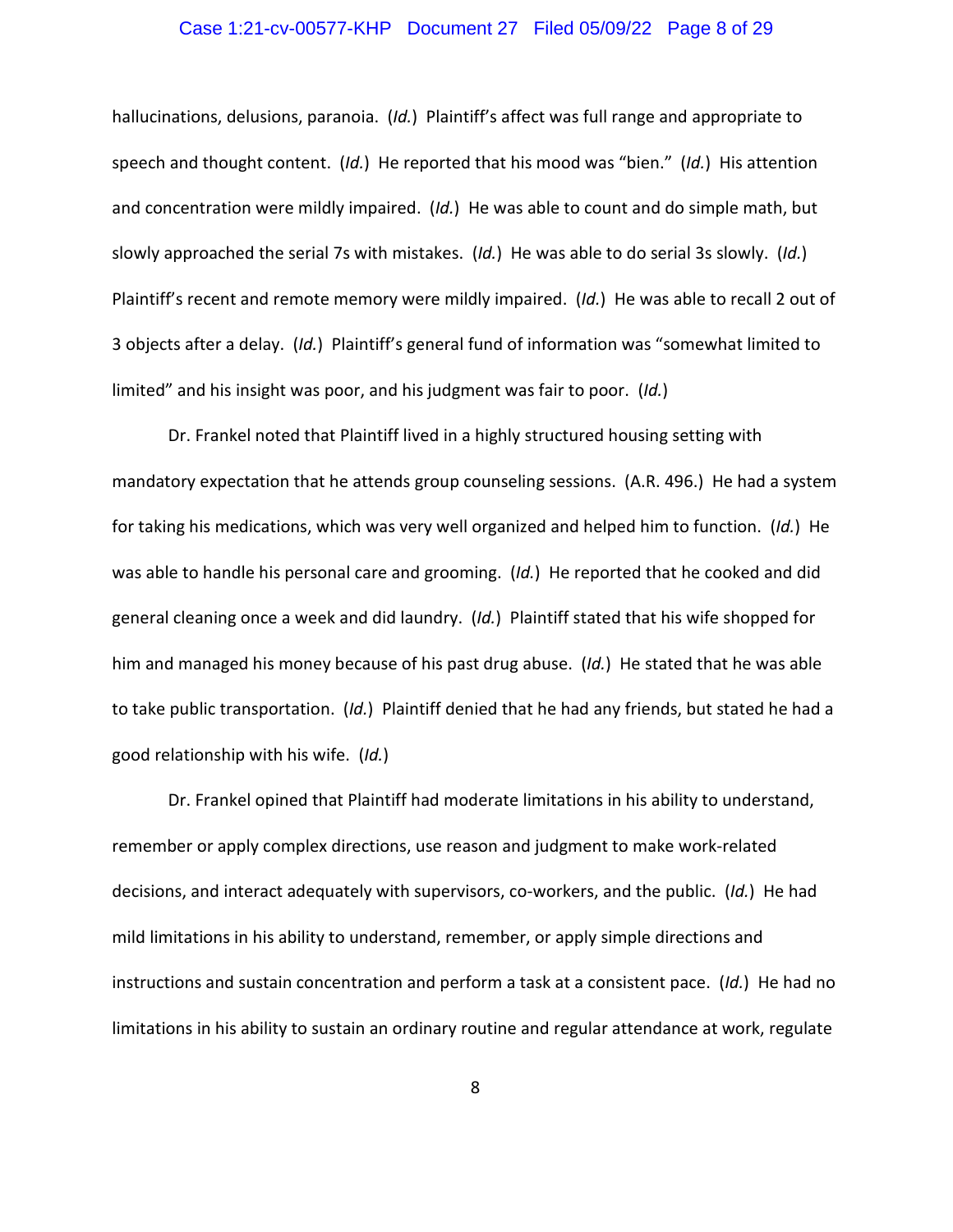#### Case 1:21-cv-00577-KHP Document 27 Filed 05/09/22 Page 9 of 29

emotions, control behavior, and maintain well-being; maintain personal hygiene and appropriate attire; awareness of normal hazards and taking appropriate precautions. (*Id.*) Dr. Frankel opined that Plaintiff's difficulties were caused by psychiatric deficits. (*Id.*) She assessed that the results of the evaluation appeared to be consistent with psychiatric problems that may significantly interfere with plaintiff's ability to function on a daily basis. (*Id.*) She diagnosed schizophrenia and opioid abuse disorder, in remission. (A.R. 497.) Dr. Frankel assessed that Plaintiff's impairment and need for therapy would last more than two years. (*Id.*) She believed that Plaintiff had a good prognosis given that he was under a good structure. (*Id.*)

On December 12, 2017, Dr. H. Tzetzo, the state agency psychiatric consultant, prepared a Medical Determinable Impairments and Severity Form ("MDI"). (A.R. 93-100.) Dr. Tzetzo opined that Plaintiff had moderate limitations in his abilities to interact with others; concentrate, persist, or maintain pace, or adapt or manage oneself. (A.R. 94.) Dr. Tzetzo also opined that Plaintiff was not significantly limited in his abilities to carry out very short and simple instructions, and had moderate limitations in his ability to understand, remember, and execute detailed instructions, maintain attention and concentration for extended periods, perform activities within a schedule, maintain regular attendance, be punctual within customary tolerances, sustain an ordinary routine without special supervision, work in coordination with or in proximity to others without being distracted by them, complete a normal workday and workweek without interruptions from psychologically based symptoms, perform at a consistent pace without an unreasonable number and length of rest periods, interact appropriately with the general public, accept instructions and respond appropriately to

9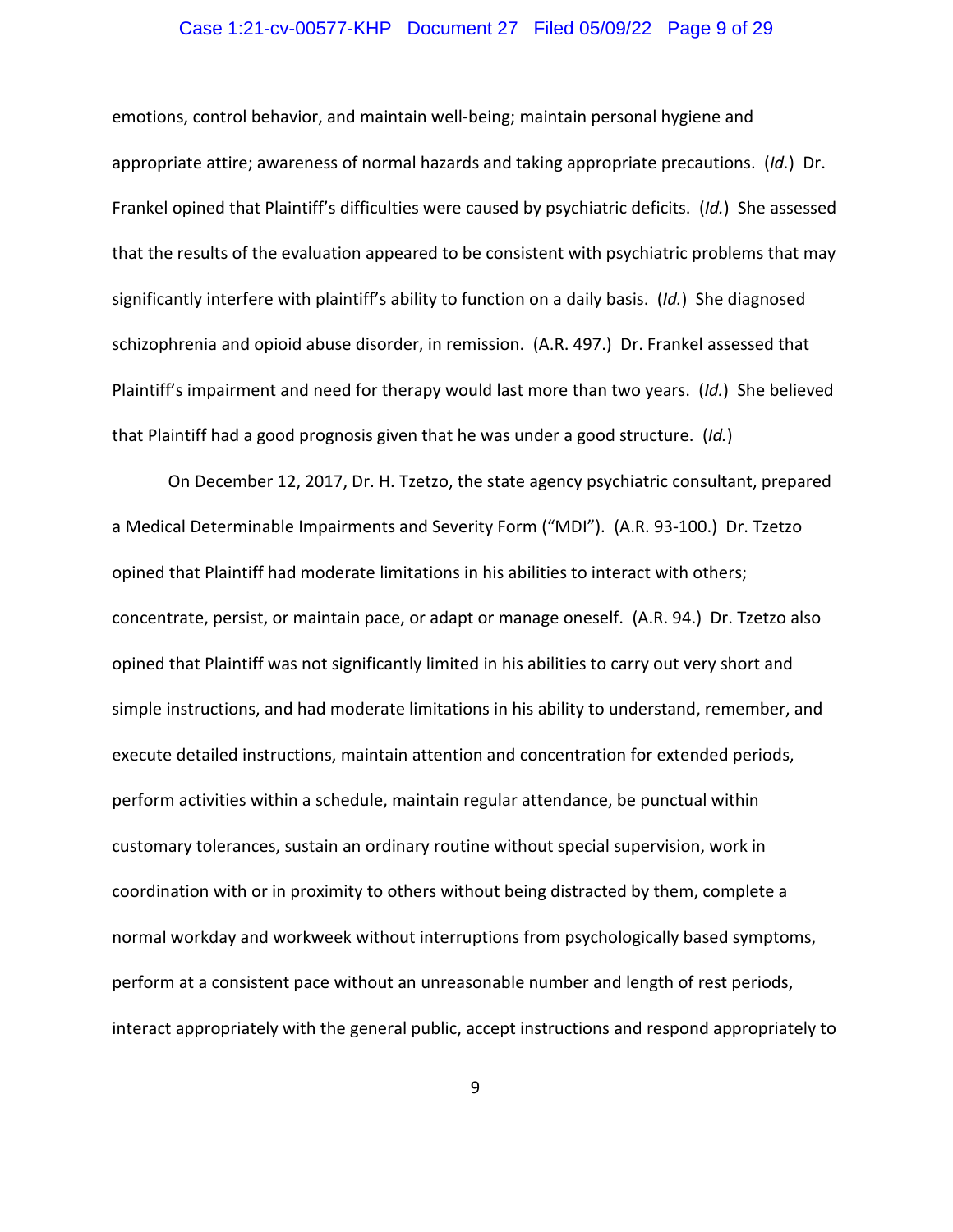# Case 1:21-cv-00577-KHP Document 27 Filed 05/09/22 Page 10 of 29

criticism from supervisors, get along with coworkers or peers without distracting them or exhibiting behavioral extremes, maintain socially appropriate behavior and to adhere to basic standards or neatness and cleanliness, respond appropriately to changes in the work setting, set realistic goals or make plans independently of others. (A.R. 94-99.)

Citing Dr. Frankel's exam, Dr. Tzetzo noted that Plaintiff was living in supportive housing at Project Renewal. (*Id.*) He concluded that based on the evidence, Plaintiff's ability to deal with co-workers was somewhat reduced, but adequate to handle brief and superficial contact, and that his ability to tolerate and respond to supervision would be reduced, but adequate to handle an ordinary level of supervision in a work setting. (A.R. 94-95.)

Plaintiff was admitted to the Bridge Program on October 11, 2017, to address his chemical dependence. (A.R. 617-19.) Plaintiff was to receive individual counseling once per week, group counseling ten times per week, and psychiatric treatment once per month. (A.R. 619.) Plaintiff was diagnosed with schizoaffective disorder, depressive type. (A.R. 621.) During this interview, Plaintiff was cooperative and pleasant. (A.R. 652.)

On October 30, 2017, Plaintiff met with Elizabeth Cahn, Nurse Practitioner, Psychiatric ("NPP") at the Bridge Program. (A.R. 653.) Plaintiff was dressed adequately and well-groomed, reported that his mood was good, but NPP Cahn noted that his affect was guarded. (A.R. 654.) Plaintiff had difficulty understanding English and was easily frustrated. (*Id.*) His current diagnosis was schizophrenia, and was to continue on Risperidone. (*Id.*) Plaintiff met with NPP Cahn on November 28 and December 27, 2017, and on January 24, April 11, May 9, and June 6, 2018. (A.R. 657-58, 660, 662, 665-70). At the last two sessions, Plaintiff's insight and judgment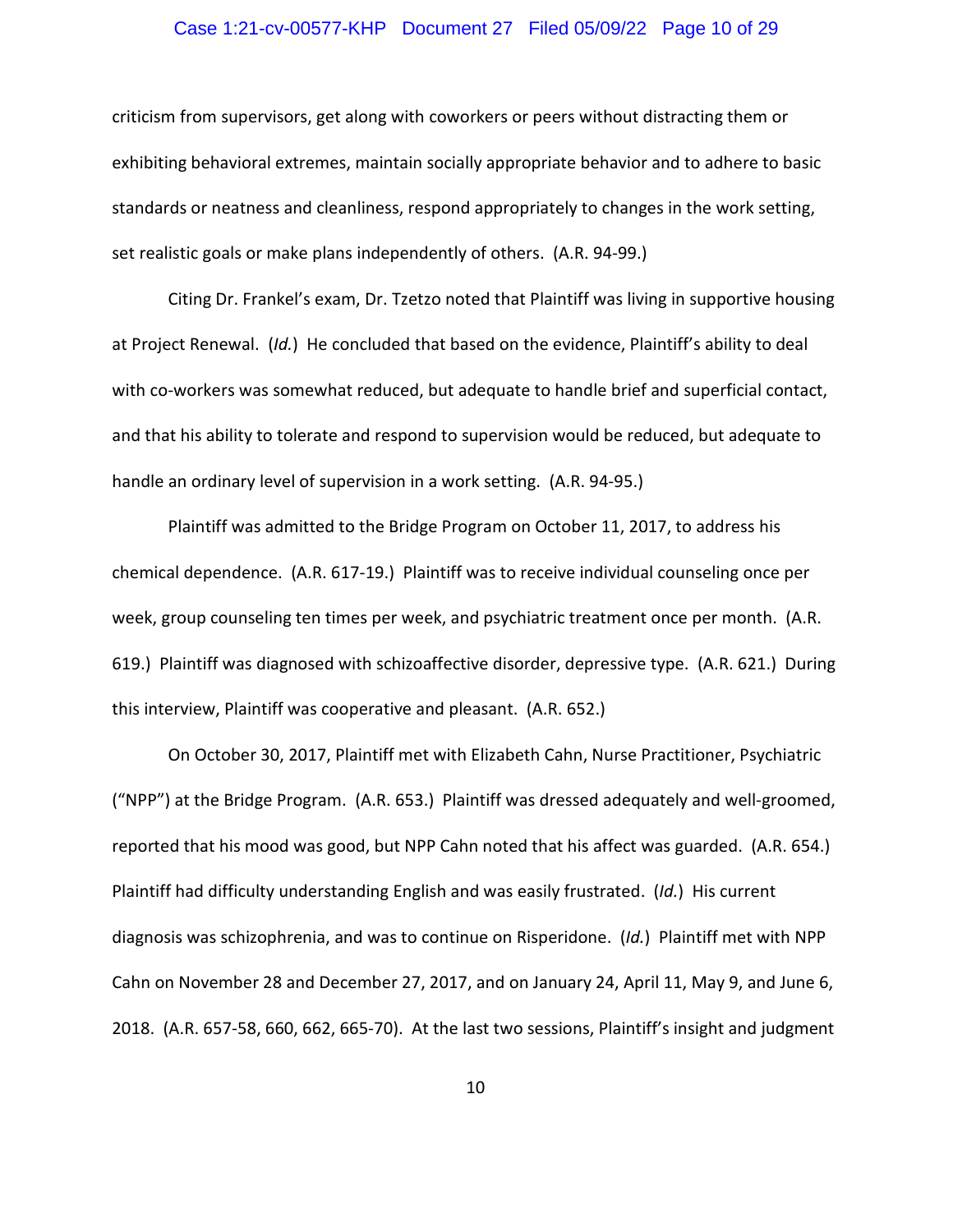# Case 1:21-cv-00577-KHP Document 27 Filed 05/09/22 Page 11 of 29

were fair. (*Id.*) She reported that Plaintiff appeared neatly dressed and was well-groomed. (A.R. 658, 660, 662, 665, 667, 670.) His thought content and process were logical and goal directed. (*Id.*) Plaintiff reported that he felt good on his medications. (*Id.*)

On December 27, 2017, NPP Cahn completed a medical opinion statement. (A.R. 506- 09.) NPP Cahn checked boxes noting that Plaintiff suffered from mood disturbance, substance dependence, anhedonia or pervasive loss of interests, psychomotor agitation or retardation, paranoia or inappropriate suspiciousness. (*Id.*) NPP Cahn opined that as a result of Plaintiff's impairments or treatment, he would miss work more than 3 times a month. (A.R. 507.) NPP Cahn opined that Plaintiff had a marked loss in his ability to interact appropriately with the public and respond appropriately to changes in a routine work setting and an extreme loss in his ability to respond appropriately to accept instructions and respond appropriately to criticism from supervisors. (A.R. 508.) She further opined that Plaintiff had a moderate loss in his ability to remember locations and work-like procedures; understand and remember simple or detailed instructions; carry out very short, simple instructions; maintain attention and concentration for extended periods; maintain regular attendance, be punctual; sustain an ordinary routine without special supervision; deal with the stress of semi-skilled and skilled work; work in coordination with or proximity to others without being unduly distracted; make simple work-related decisions; complete a normal workweek without interruptions from psychologically based symptoms; perform at a consistent pace without an unreasonable number and length of rest periods; get along with coworkers and peers without unduly distracting them or exhibiting behavioral extremes, and use public transportation. (A.R. 508-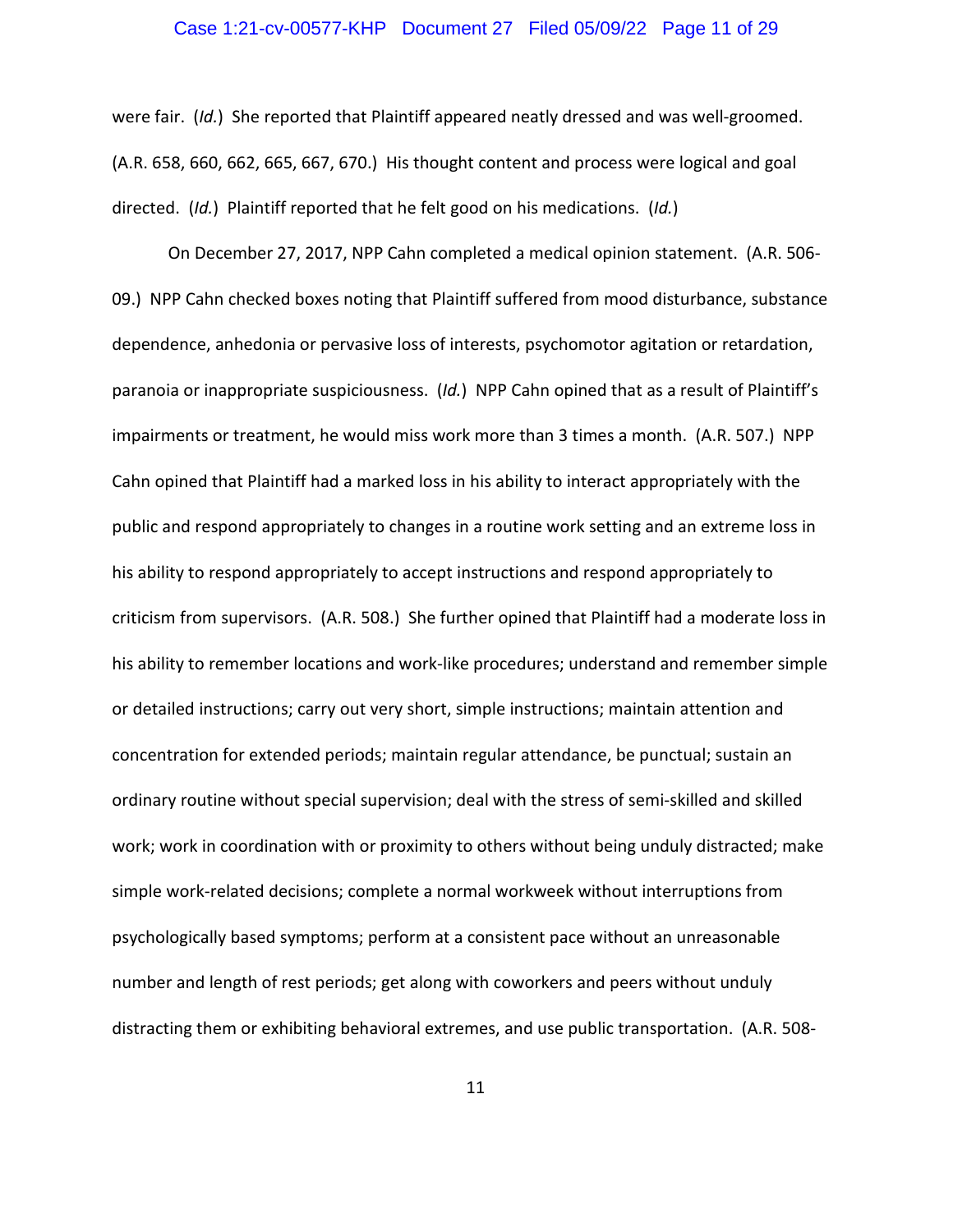# Case 1:21-cv-00577-KHP Document 27 Filed 05/09/22 Page 12 of 29

09.) She also opined that Plaintiff had moderate difficulties maintaining social functioning, no restrictions of his activities of daily living, no deficiencies of concentration or pace, nor any episodes of deterioration. (*Id.*)

Plaintiff also met with his substance abuse counselor, David De la Rosa, weekly and attended daily and weekly substance counseling sessions beginning in September 2017. (A.R. 651-58, 660-64, 666-67, 670-72). These records show that Plaintiff was compliant with all of his programs, mental health appointments, and medications. (A.R. 632, 635, 642, 657-58, 660-61, 670, 672). Plaintiff also denied any psychiatric symptoms or side effects from his medication and was psychiatrically stable. (A.R. 621, 627-28, 642, 657, 661, 664, 670, 672.) Of note, these findings were "supported by psychiatric progress notes." (A.R. 628.)

On March 30, 2018, Plaintiff met with De la Rosa, NPP Cahn and his primary case worker. (A.R. 665.) They informed Plaintiff that he was doing well and would be "stepped down," and referred for the work readiness program. (*Id.*) In April 2018, Plaintiff was attending the program more days than scheduled so that he could work in a stipend job. (A.R. 666.) NPP Cahn's notes reflect that in May 2018, he was working in the OASAS (Bridge Program) kitchen four days a week, and in June 2018, he was working five days a week. (A.R. 667, 670.) In June, NPP Cahn noted that Plaintiff was ready to move on to more independent housing and that his counselor helped him to apply for more independent housing. (A.R. 670.) In July 2018, Plaintiff reported that he had no problems "whatsoever" complying with his parole and found it easy once he started to focus on attending his program and his stipend job.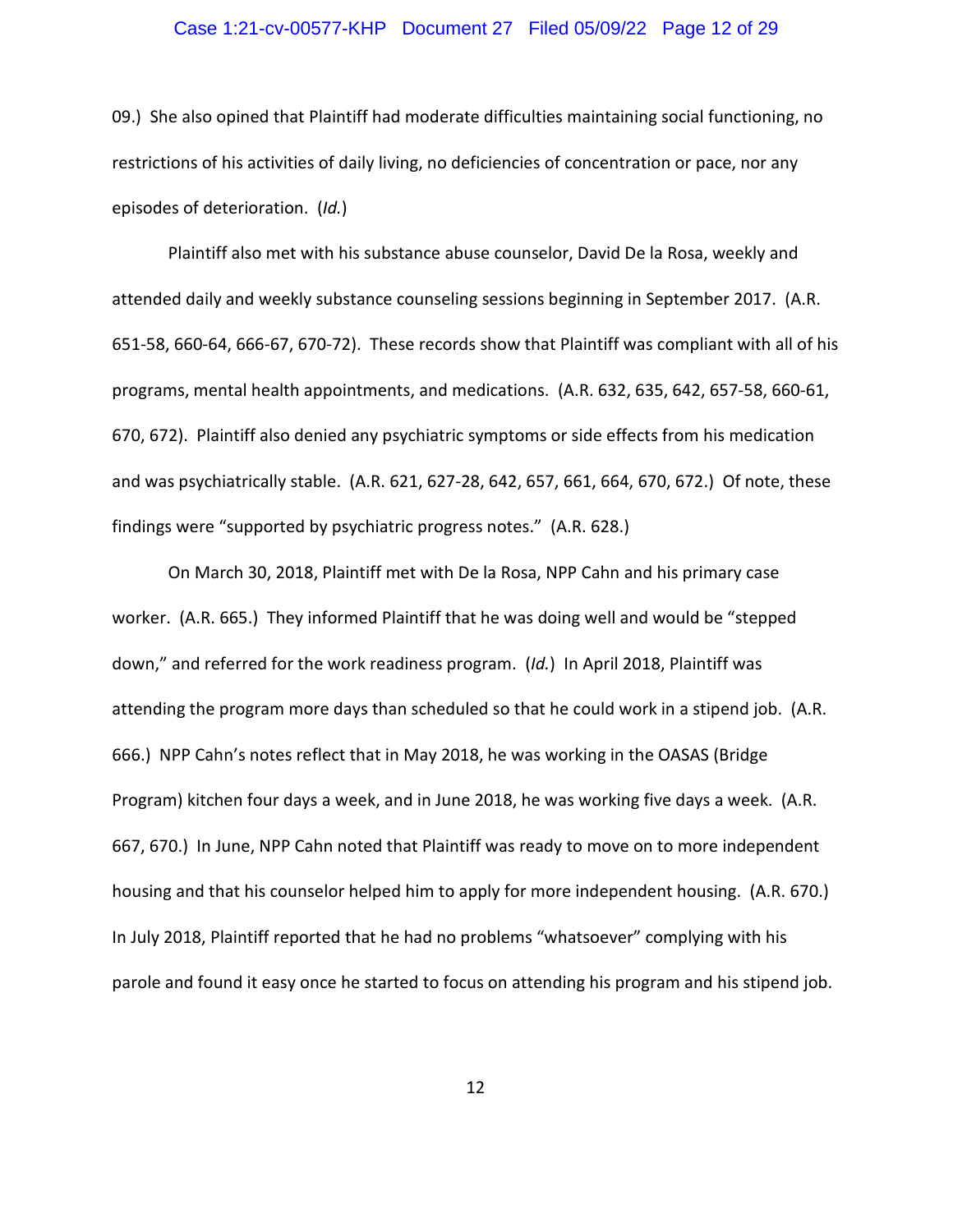# Case 1:21-cv-00577-KHP Document 27 Filed 05/09/22 Page 13 of 29

(A.R. 671.) He stated that he left his "house" as soon as his curfew allowed and made it to his program or his job depending on the day, and then returned home. (*Id.*)

Plaintiff's October 2018 treatment plan review at the Bridge Program indicated that he had completed and graduated from the rehabilitation program. (A.R. 587-88; 646-47.) Plaintiff was to be referred to a program of his choice for ongoing mental health treatment. (A.R. 648.) Upon discharge from the program on October 19, 2018, he was considered mentally stable and ready to work and/or go to school to obtain his GED or for culinary arts. (A.R. 588.)

On February 15, 2019, Plaintiff was seen for a comprehensive psychosocial assessment by LCSW Marisol Martinez and for an additional comprehensive psychological assessment by NPP Aleen Boyd-McKoy on March 2, 2019. (A.R. 702-05, 711-16.) Plaintiff stated his Risperdal made him groggy when he woke up. (A.R. 702, 711.) He was also now on Suboxone treatment. (*Id.*) Upon mental status examinations, Plaintiff was dressed and groomed appropriately, had appropriate motor activity, cooperative attitude, spontaneous speech, and rational, coherent, and appropriate thought form. (A.R. 705, 713.) He was not delusional, but his affect and mood were depressed. (*Id.*) His cognitive functioning was alert, and he was oriented to person, place, time, and situation. (*Id.*) Plaintiff's concentration, fund of knowledge, short term recall, insight, impulse control, recall/retention, long term recall, intellectual functioning, judgment and ability to abstract were good. (A.R. 705, 713-14.) LSCW Martinez and NPP Boyd-McKoy assessed major depressive disorder, recurrent in partial remission; opioid use disorder, mild, in early remission and on maintenance therapy; cocaine abuse in remission; and a history of schizophrenia. (*Id.*) NPP Boyd-McKoy started Plaintiff on Buspar and Ambien. (A.R. 703.)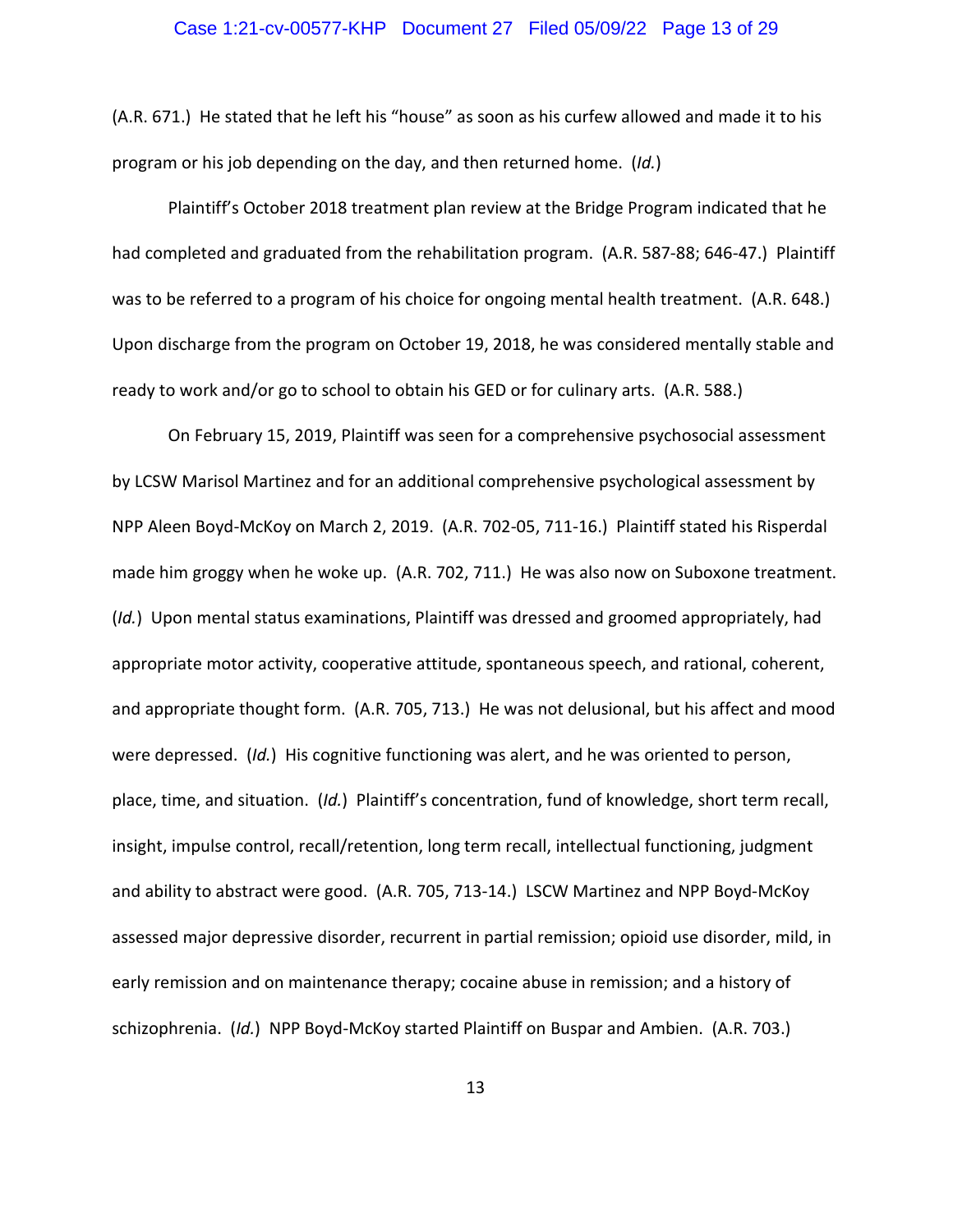#### Case 1:21-cv-00577-KHP Document 27 Filed 05/09/22 Page 14 of 29

Plaintiff continued with medication management under the care of NPP Boyd-McKoy on March 30, April 27, June 6, and August 2, 2019 and generally reported that he was doing good or better, with less anxiety and improved sleep. (A.R. 685, 696, 789, 779.) His mental status examinations remained the same, except beginning in April, Plaintiff's affect was neutral or appropriate, and his mood was euthymic or better. (A.R. 684, 696, 705, 713, 780, 790.) NPP Boyd-McKoy continued to assess major depressive disorder, recurrent, in partial remission, opioid use disorder, mild, in early remission, cocaine abuse in remission, and history of schizophrenia. (A.R. 685.) But in August, schizoaffective disorder, unspecified type with psychotic features was diagnosed. (A.R. 779.)

On September 3, 2019, Plaintiff was seen for a comprehensive psychiatric assessment by Dr. Karamchand Rameshwar. (A.R. 771.) Dr. Rameshwar noted that Plaintiff continued to live in a shared apartment through Project Renewal Transitional Housing. (*Id.*) Plaintiff reported feeling less depressed, but that sometimes, he felt overwhelmed and irritable, and continued to hear voices intermittently, but not of a command-type. (*Id.*) His mental status examination resembled to that of NPP Boyd-McKoy (noted above) but also notes that Plaintiff's insight and impulse control were fair and his judgment was good. (A.R. 773.) Plaintiff's assessments were schizoaffective disorder, unspecified with psychotic features; Major Depressive Disorder, recurrent, in partial remission; and opioid use disorder, mild, in early remission, and on maintenance therapy. (A.R. 775.)

On January 18, 2019, Dr. Susan Santarpia conducted a psychiatric evaluation of Plaintiff. (A.R. 675-682.) Plaintiff traveled by public transportation to the examination. (A.R. 675.) He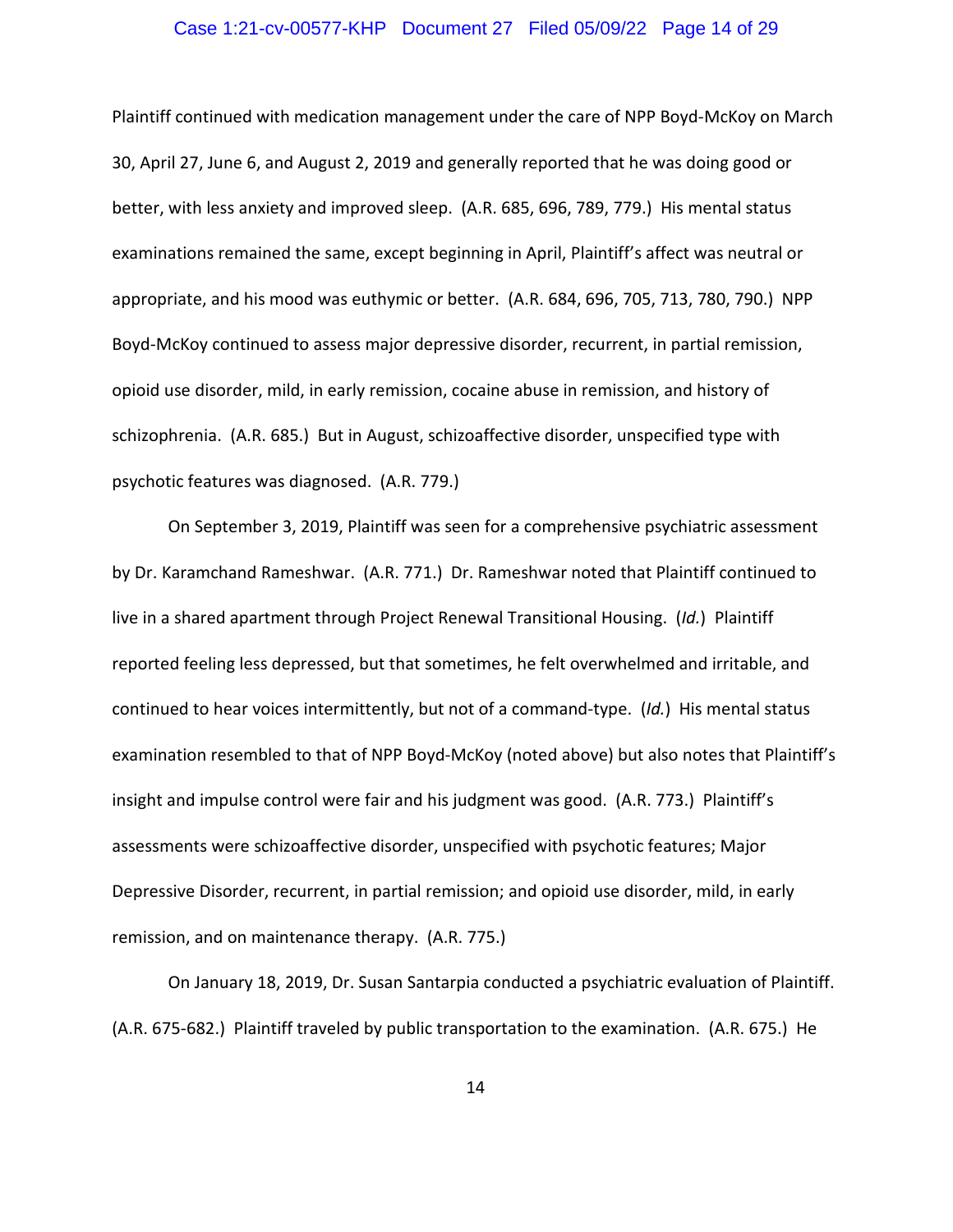# Case 1:21-cv-00577-KHP Document 27 Filed 05/09/22 Page 15 of 29

was accompanied by his friend, Epiphany Valentin, who served as an interpreter. (*Id.*) Plaintiff reported that he lived alone and graduated from high school and had received special education services. (*Id.*) Plaintiff reported sleep problems, dysphoric mood, excessive apprehension, worry and auditory hallucinations. (A.R. 675-76.) He stated that the medication decreased the intensity and frequency of auditory hallucinations to a very manageable level and that they were very rare. (A.R. 676.) The mental status examination showed Plaintiff's demeanor and responsiveness were cooperative, and his manner of relating and overall presentation were adequate. (*Id.*) Dr. Santarpia reported Plaintiff's expressive and receptive language were adequate, had a coherent and goal-directed thought processes with no evidence of hallucinations, delusions, or paranoia in the evaluation setting. (A.R. 676-77.) She also reported that Plaintiff's mood was euthymic, and his affect was full range and appropriate in speech and thought content. (A.R. 677.) Plaintiff's attention and concentration were mildly impaired. (*Id.*) He counted on his fingers for serial 3s and could not do serial 7s. (*Id.*) His recent and remote memory skills were intact. (*Id.*) Plaintiff's cognitive function was estimated to be in the average to low average range, with his general fund of information appropriate to his experience. (*Id.*) His insight and judgment were fair. (*Id.*) Plaintiff was able to dress, bathe and groom himself; he did his own cooking, cleaning, laundry, and shopping, could manage his own money, and enjoyed socializing with friends and family. (*Id.*)

Dr. Santarpia opined that Plaintiff was able to understand, remember, and apply simple directions and instructions; use reason and judgment to make work-related decisions; sustain concentration and perform a task at a consistent pace; sustain an ordinary routine and regular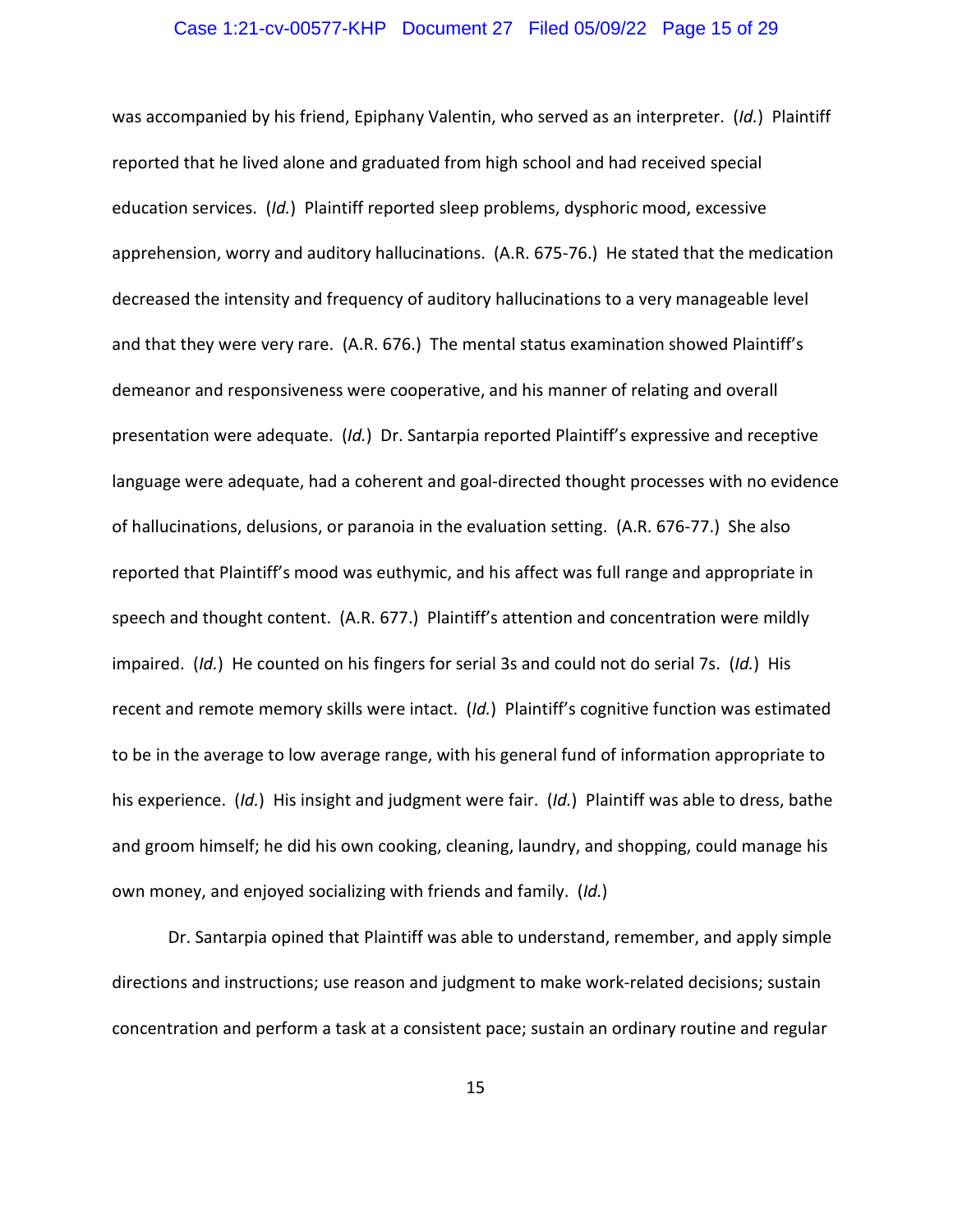# Case 1:21-cv-00577-KHP Document 27 Filed 05/09/22 Page 16 of 29

attendance at work; maintain personal hygiene and appropriate attire; and be aware of normal hazards and take appropriate precautions, all within normal limits. (A.R. 678.) She further opined that Plaintiff had mild impairments in interacting adequately with supervisors, coworkers, and the public, regulating emotions, controlling behavior, and maintaining well-being. She opined that his difficulties were caused by his history of psychotic symptoms. (*Id.*) Plaintiff was diagnosed with schizophrenia, by history (with late onset, possibly due to stress, as Plaintiff would not elaborate; reportedly stabilized); and opiate dependent abuse by history. (*Id.*) She recommended consideration of vocational training and rehabilitation. (*Id.*) Plaintiff's prognosis was guarded. (*Id.*)

#### **3.** *Administrative Hearing*

At the administrative hearing, with the assistance of a Spanish translator, Plaintiff testified that at the beginning of 2019 he worked in a kitchen after he had completed his programs and therapy after his release from prison. (A.R. 46.) He testified that the job lasted only two months because he was under a lot of pressure at the job and had argued with a coworker. (*Id.*) He also attended the Bridge Program every week where he had urinalysis. (A.R. 48.) After completing the Bridge Program, Plaintiff continued to live in the residential program because he could not be placed in a shelter due to his mental impairments and because he was well-behaved and kept his appointments. (A.R. 48, 62.)

Plaintiff asserted that the program staff helped him with doctors' appointments. (A.R. 47.) The staff members were not present at the facility where he lived, but once a week a staff member would visit and bring his medication. (A.R. 47, 50.) In addition, staff helped by taking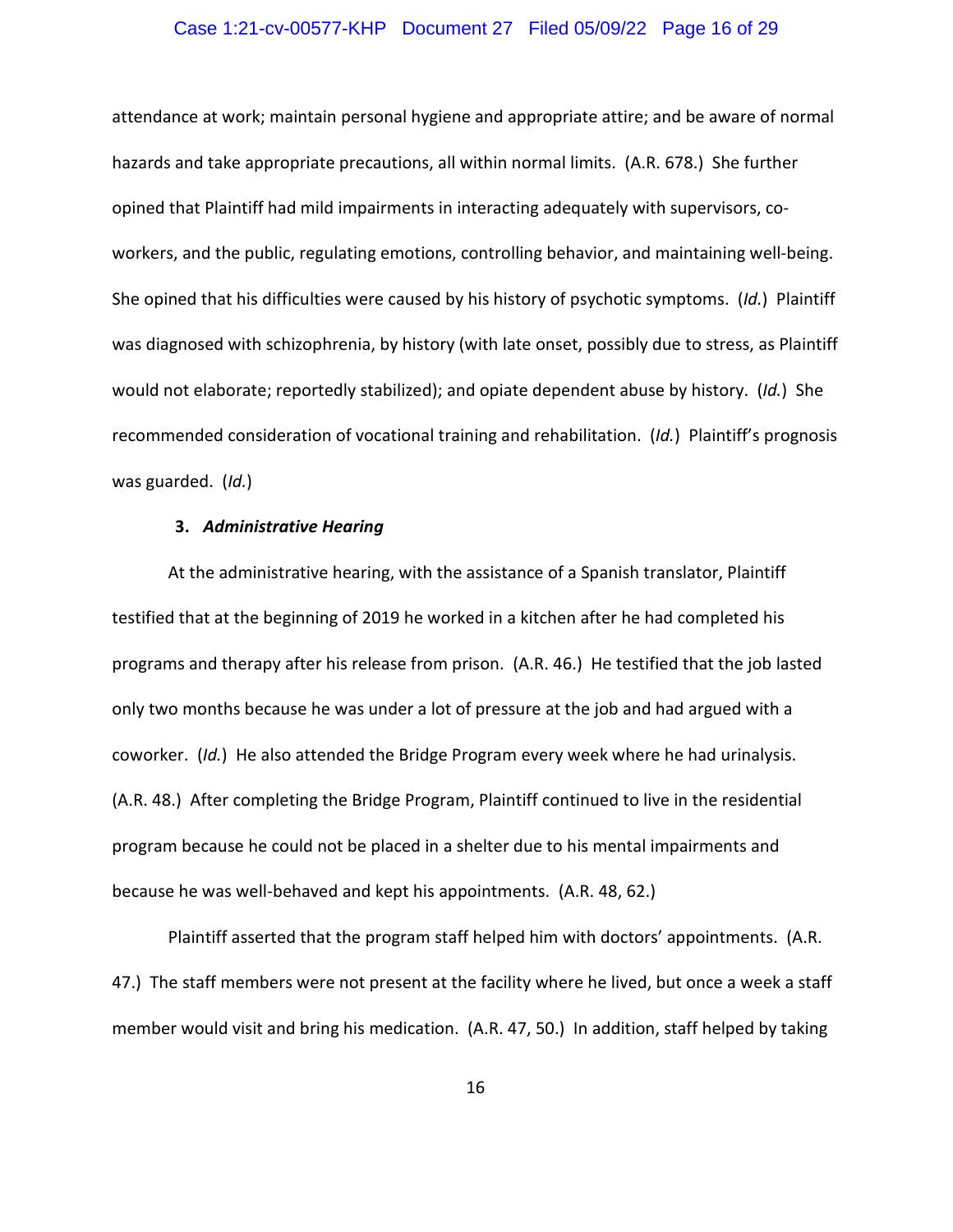# Case 1:21-cv-00577-KHP Document 27 Filed 05/09/22 Page 17 of 29

him to apartment interviews and they sometimes took him to his doctor's appointments or provided him with information he may need for his appointments. (A.R. 62).

Plaintiff asserted that his wife did not live with him but that she helped him with cooking, cleaning, shopping, and laundry. (A.R. 47, 50.) Plaintiff stated that without her help, he could not do laundry or shopping because he would become frustrated and quickly lose control. (A.R. 51.) Plaintiff claimed that his wife was always with him and helped him with everything. (A.R. 63.) Plaintiff asserted that when he was not in the program environment, he explodes when he is under a lot of pressure and given attitude. (*Id.*)

Concerning his physical impairments, Plaintiff testified he had scoliosis and walked with a cane when his back hurt. (A.R. 49.) Plaintiff did not believe he could sit for a long time, and sometimes had to lie down during the day. (A.R. 50.)

After being provided Plaintiff's residual functional capacity ("RFC") by the ALJ, VE Laflamme opined that Plaintiff could be a housekeeper, a price marker, and a courier. (A.R. 65-66.) The ALJ then asked VE Laflamme to consider a hypothetical individual with Plaintiff's age, lack of work experience, and difficulty communicating in English, that is limited to sedentary work and required a handheld assistive device, a cane for uneven terrain or prolonged ambulation, and is limited to simple, routine, and repetitive tasks; limited to work in a low stress job, defined as having no more than occasional decision making, no more than occasional changes in the work setting. Further, that the individual also cannot tolerate any strict production quotas, no interaction with the public except for occasional interaction with coworkers and supervisors, and would require a break every hour for two to three minutes, in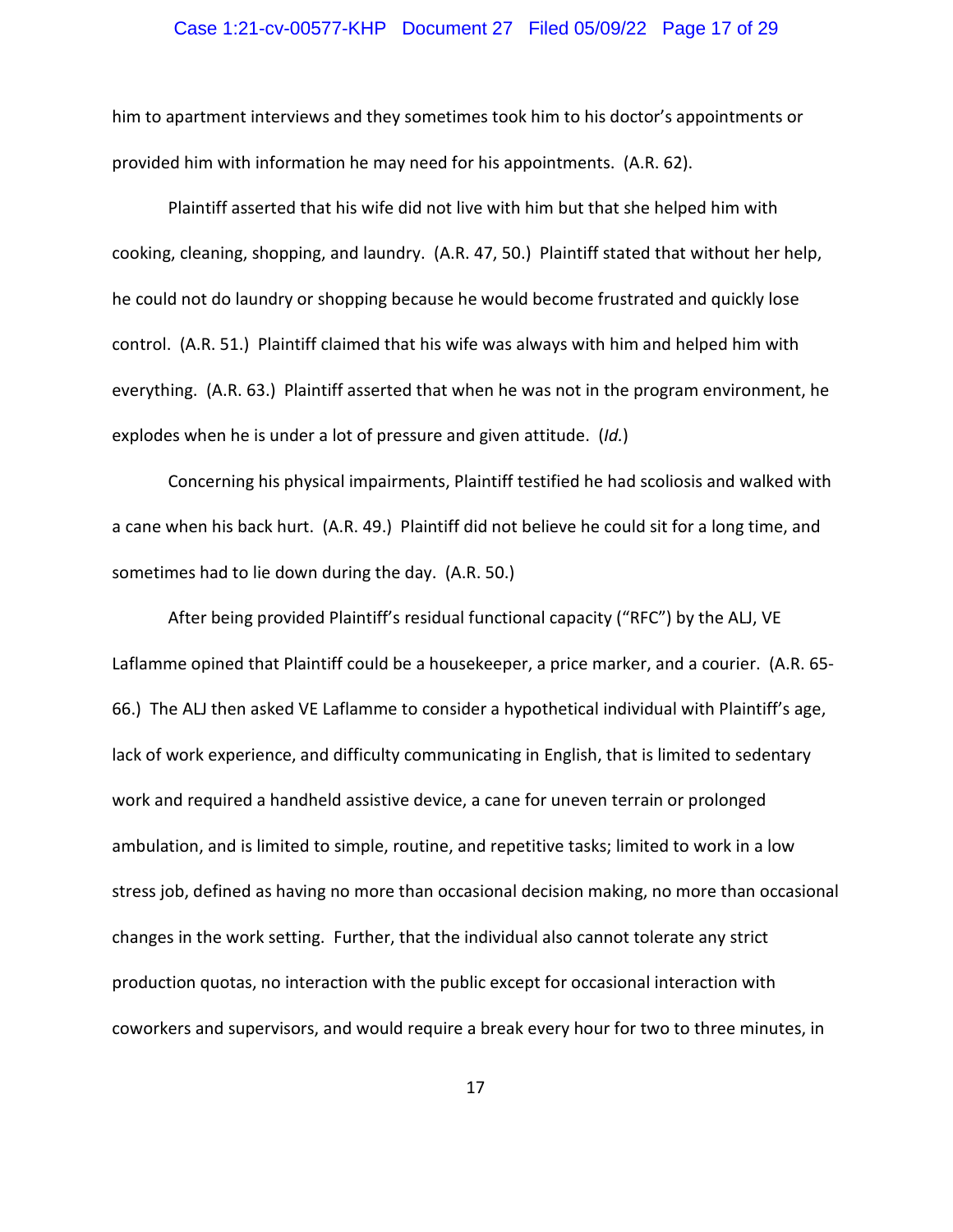# Case 1:21-cv-00577-KHP Document 27 Filed 05/09/22 Page 18 of 29

addition to regularly scheduled breaks. (A.R. 66-67.) VE Laflamme testified that the person could be an escort driver, production sorter, or inspection table worker. (A.R. 67-68.)

VE Laflamme further testified that if the person's psychiatric condition led to possible outbursts, and the person were to get into a physical fist fight with coworkers or have such animated arguments that they have to be broken up to prevent a physical fist fight, that type of behavior would preclude working in the competitive market. (A.R. 70.)

Dr. Ira Hymoff, a clinical psychologist, testified as a psychological expert. (A.R. 52-53, 805-06.) Based upon his review of the medical evidence, Dr. Hymoff testified that Plaintiff has been diagnosed with schizoaffective disorder or major depressive disorder. (A.R. 53-54.) The records suggested to Dr. Hymoff that Plaintiff had made great progress in dealing with his mental impairments and although he carried a diagnosis of either schizophrenia or schizoaffective disorder, Plaintiff was in a sort of remission, and his limitations were only at the moderate level. (A.R. 54-55.) He was stable in his substance abuse treatment, and his diagnosis of either schizophrenia or schizoaffective disorder did not seem to create as many functional limitations as it had in the past. (A.R. 55.) In Dr. Hymoff's opinion, once the substance abuse was in remission, treatment improved Plaintiff's symptoms and limitations, and that Plaintiff's primary impairment was schizoaffective disorder with depressive symptoms. (*Id.*) Dr. Hymoff opined that Plaintiff's schizoaffective disorder did not satisfy the "B criteria," of Listings §§ 12.03 and 12.04 because his limitations were primarily in the moderate level. (A.R. 56.) Dr. Hymoff testified that if, as Plaintiff testified, the program monitored his medication, set up his medical appointments, a social worker checked on him once a week, and his wife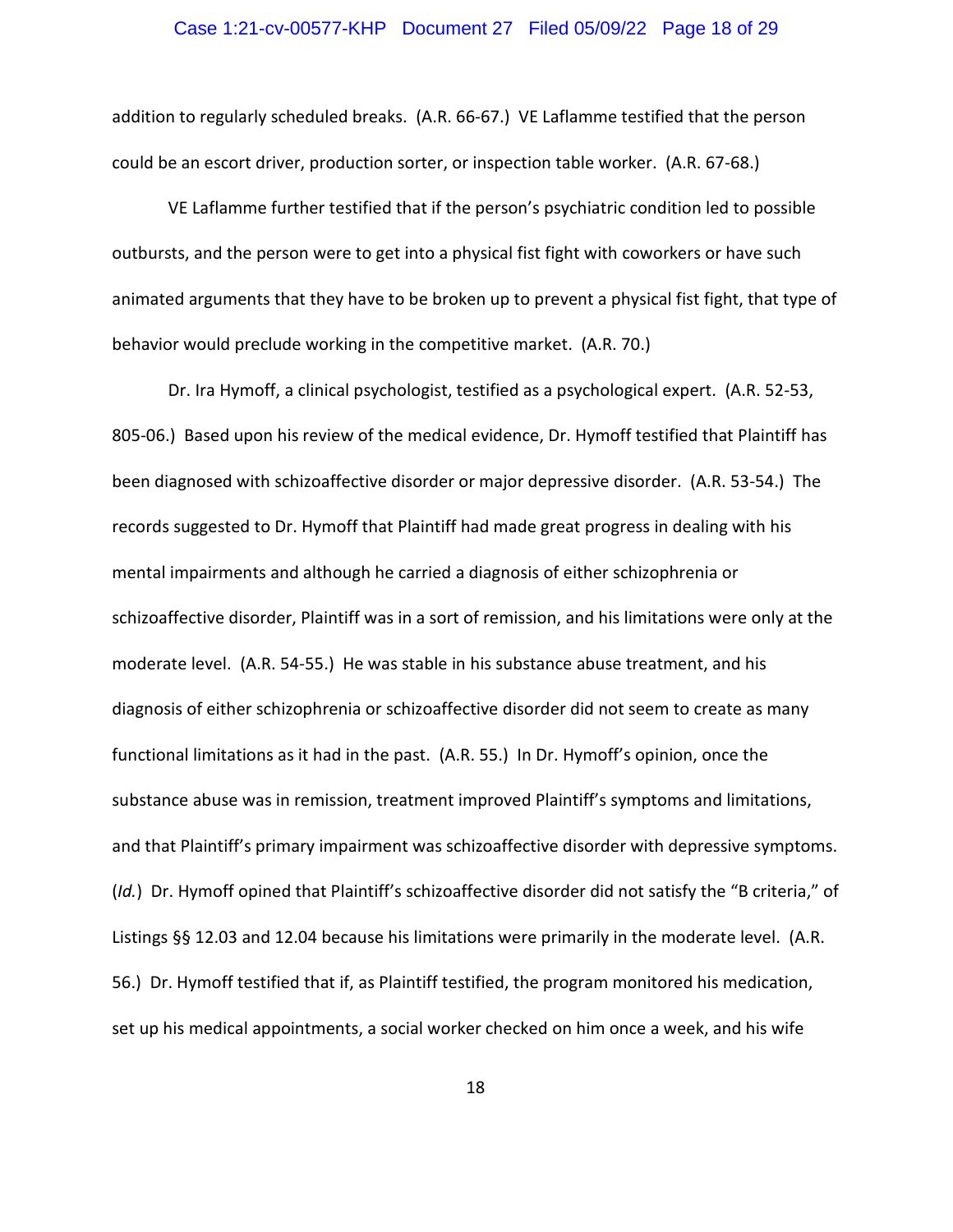# Case 1:21-cv-00577-KHP Document 27 Filed 05/09/22 Page 19 of 29

spent most of the day doing things like cooking, shopping, and cleaning for him, Plaintiff would be "a little closer to" the "C" criteria of Listing. (A.R. 59-60.) However, Dr. Hymoff stated that the January 18, 2019 consultative examination indicated that Plaintiff was able to dress, bathe, groom himself, and do his own cooking, cleaning, laundering, shopping, and manage his own money. (A.R. 60.)

#### **4.** *The Commissioner's Decision*

ALJ Penalver found that Plaintiff was not engaged in substantial gainful activity and his severe impairments were schizoaffective disorder; poly-substance abuse disorder in remission; lumbosacral degenerative disc disease; scoliosis; non-insulin dependent diabetes mellitus; and obesity, level 1. (A.R. 25.) The ALJ found that Plaintiff's physical and mental impairments did not meet the Listings and had no more than moderate limitations in the various functional areas. (A.R. 26-27.) Plaintiff had the RFC to perform light work with additional limitations. (A.R. 27.) Specifically, the ALJ determined that Plaintiff could lift or carry up to 20 pounds occasionally and 10 pounds frequently, and could sit, stand, or walk up to six hours each in an 8-hour workday, with regularly scheduled breaks. (*Id.*) The ALJ further found that Plaintiff was limited to simple, routine tasks and low-stress jobs, defined as positions with no more than occasional decision-making or occasional changes in the work setting; could not tolerate strict production quotas; was limited to occasional brief superficial contact with the public, and no more than occasional interactions with co-workers and supervisors; and in addition to regularly scheduled work breaks, require breaks every hour lasting for two to three minutes. (*Id.*)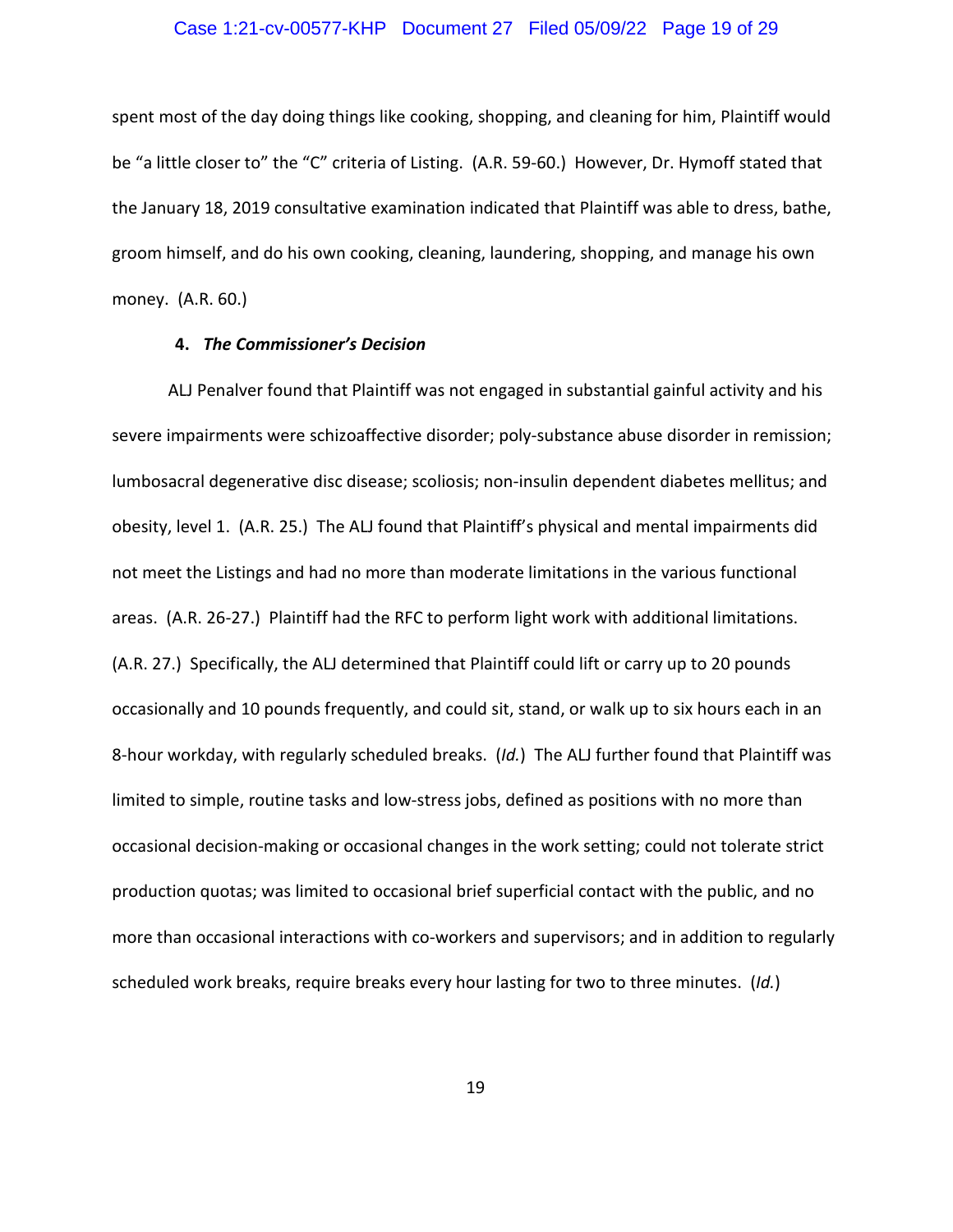#### Case 1:21-cv-00577-KHP Document 27 Filed 05/09/22 Page 20 of 29

Of note, when weighing the evidence, ALJ Penalver discounted NPP Cahn's medical source statement because her opinion "was issued a mere four months after claimant was released from incarceration [on December 27, 2017] and does not take into consideration the extent of increased adherence and the resulting improvement in symptoms claimant experienced." (A.R. 31.) ALJ Penalver also found NP Gargan's opinion unpersuasive because it is "not supported by the contemporaneous treatment notes in the record, which show generally normal physical examinations" and Plaintiff's impairments have not required intensive or invasive treatment. (A.R. 32.)

The ALJ determined that Plaintiff had no past relevant work. (A.R. 32.) He further found that Plaintiff had a limited education and was able to communicate in English. (*Id.*) Considering Plaintiff's age, education and work experience, along with his RFC for a limited range of light work, and relying on vocational expert testimony, the ALJ determined that Plaintiff could work as a housekeeper, price marker, or courier. (A.R. 33.) Based upon VE Laflamme's testimony, ALJ Penalver further noted that at the sedentary level, Plaintiff may work as an escort driver, production sorter, inspection/table worker. (A.R. 33.) Accordingly, the ALJ determined that Plaintiff was not disabled. (*Id.*)

#### **DISCUSSION**

#### *1. Standard of Review*

A court reviewing a final decision by the Commissioner "is limited to determining whether the [Commissioner's] conclusions were supported by substantial evidence in the record and were based on a correct legal standard." *Selian v. Astrue*, 708 F.3d 409, 417 (2d Cir.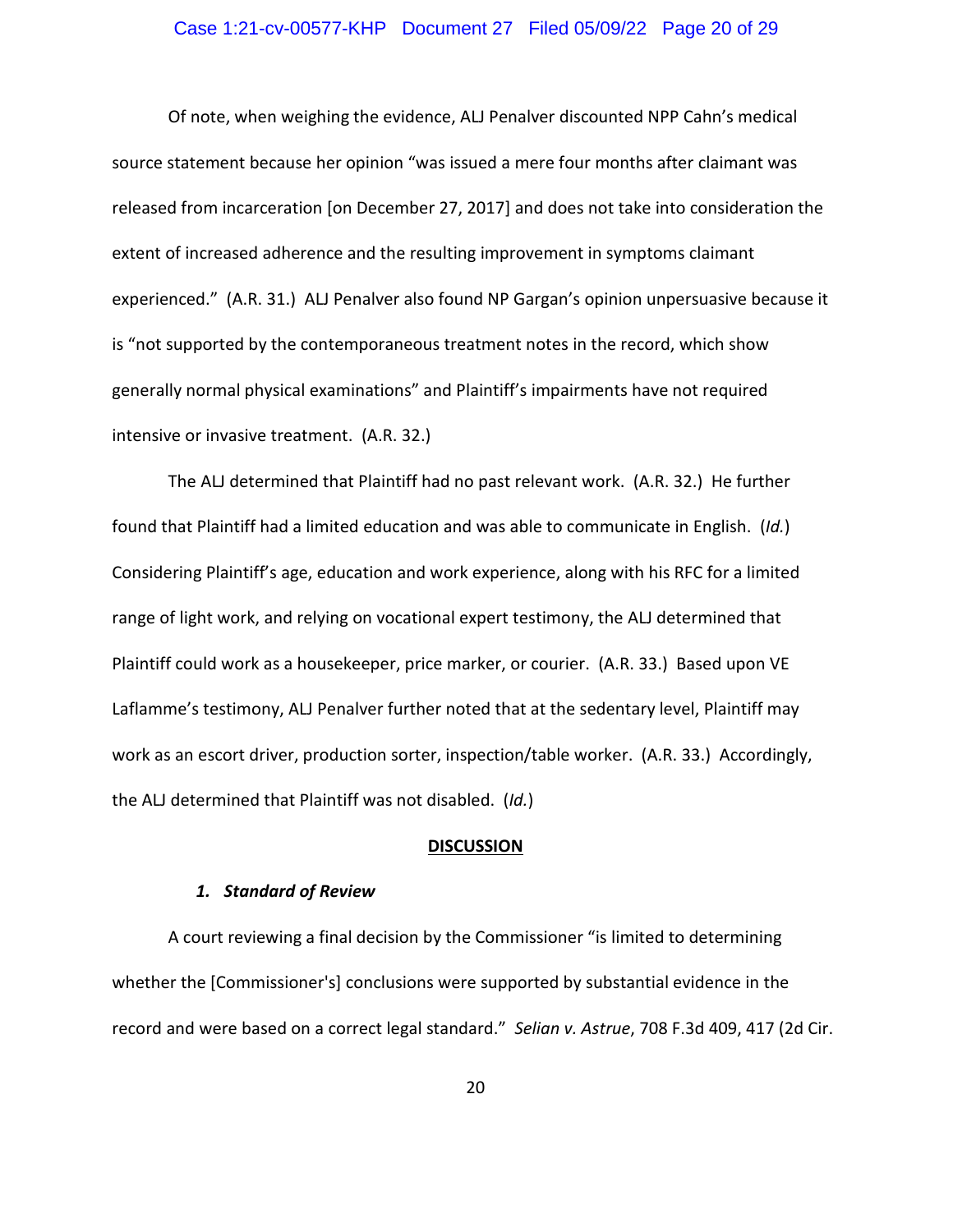# Case 1:21-cv-00577-KHP Document 27 Filed 05/09/22 Page 21 of 29

2013) (*per curiam*) (citing *Burgess v. Astrue*, 537 F.3d 117, 127 (2d Cir. 2008)); see also 42 U.S.C. § 405(g) ("The findings of the Commissioner of Social Security as to any fact, if supported by substantial evidence, shall be conclusive[.]"); *id*. § 1383(c)(3) ("The final determination of the Commissioner of Social Security . . . shall be subject to judicial review as provided in section  $405(g)[.]$ ").

Substantial evidence is "more than a mere scintilla. It means such relevant evidence as a reasonable mind might accept as adequate to support a conclusion." *Richardson v. Perales*, 402 U.S. 389, 401 (1971) (quoting *Consol. Edison Co. v. NLRB*, 305 U.S. 197, 229 (1938)). "Even where the administrative record may also adequately support contrary findings on particular issues, the ALJ's factual findings must be given conclusive effect so long as they are supported by substantial evidence." *Genier v. Astrue*, 606 F.3d 46, 49 (2d Cir. 2010) (*per curiam*) (citation and internal quotation marks omitted).

In its review of this Claim, the Court also applies the frequently reiterated standards for entitlement to Social Security disability benefits, examination of the procedures employed and development of the record, evaluation of the medical and vocational evidence, and the evaluation of mental impairments as amended by the new regulations in 2017. These standards, along with numerous authorities and citations, are discussed at length, merely by way of example, in *Vellone v. Saul*, 2021 WL 319354, at \*1 (S.D.N.Y. Jan. 29, 2021), *report and recommendation adopted sub nom., Vellone on behalf of Vellone v. Saul,* 2021 WL 2801138 (S.D.N.Y. July 6, 2021), which discussions are hereby incorporated by reference.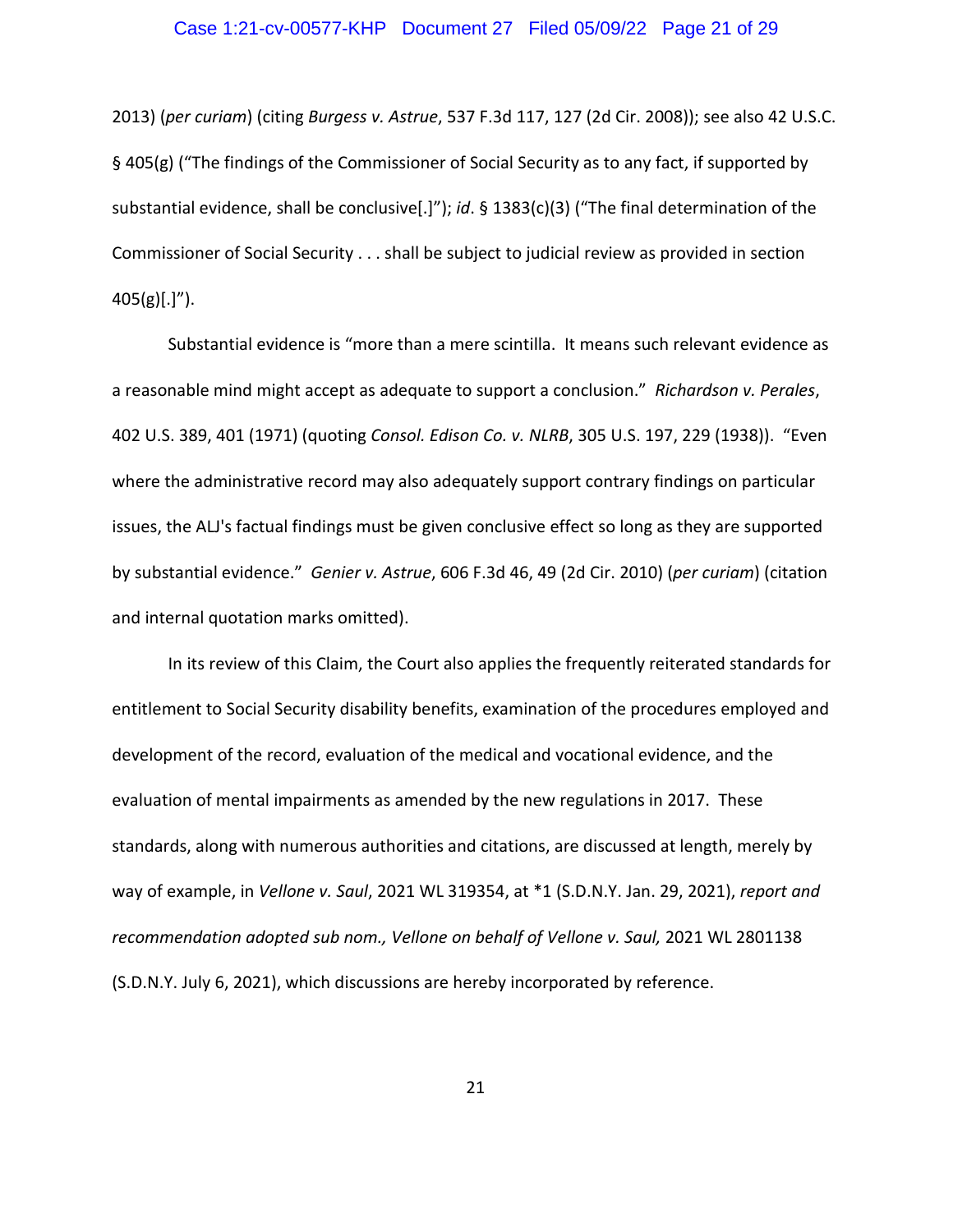#### *2. Analysis*

As a threshold matter, the "court must first be satisfied that the ALJ provided plaintiff with a full hearing under the Secretary's regulations and also fully and completely developed the administrative record." *Intonato v. Colvin*, 2014 WL 3893288, at \*8 (S.D.N.Y. Aug. 7, 2014) (*quoting Scott v. Astrue,* 2010 WL 2736879, at \*12 (E.D.N.Y. July 9, 2010)). In this case, after a careful review, the Court finds ALJ Penalver's development of the record thorough and complete. As further discussed below, the Court finds that each of Plaintiff's arguments noted above are without merit. Each are discussed in turn.

ALJ Penalver's finding that Plaintiff was not disabled is supported by substantial evidence. Plaintiff contends that the ALJ failed to properly weigh and account for his structured environment in determining his functional limitations when the ALJ concluded he had moderate limitations in all of the "B" criteria ratings. At steps one through four of the Commissioner's assessment of disability, it is the claimant who bears the burden to show that he or she is disabled. *Bowen v. Yuckert*, 482 U.S. 137, 146 n.5 (1987); *Colgan v. Kijakazi*, 22 F.4th 353, 358 (2d Cir. 2022) (citation omitted); *Jackson v. Kijakazi*, 2022 WL 620046, at \*11 (S.D.N.Y. Mar. 3, 2022). Here, Plaintiff has not met his burden.

Although, Plaintiff was subject to weekly drug testing, a curfew, and mandatory counseling sessions, the record does not show Plaintiff would be disabled but for his structured environment, despite Dr. Frankel opining that his prognosis was good given he is under good structure. Here, the record shows that Plaintiff excelled in his structured environment at the Bridge Program and even attended extra sessions to be able to work additional hours at his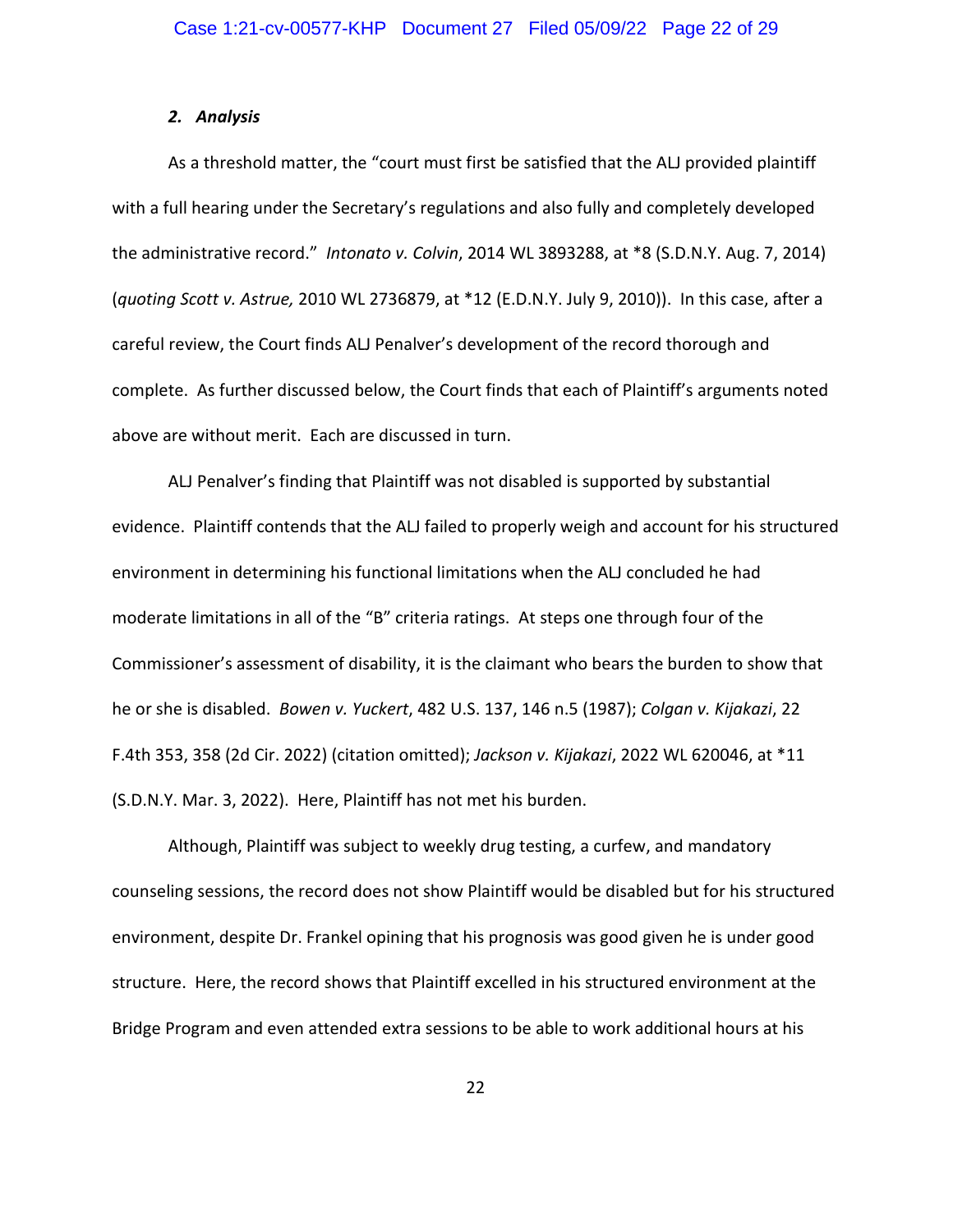# Case 1:21-cv-00577-KHP Document 27 Filed 05/09/22 Page 23 of 29

stipend job. Throughout Plaintiff's time at the Bridge Program, the treatment records show overall improvement month after month and unremarkable mental status examinations. Furthermore, in June 2018 Plaintiff's treating NPP and substance abuse counselor, determined he was stable enough to move to independent housing. Additionally, and of note, IME Dr. Hymoff testified that Plaintiff's failure to function outside of the structured program would move him "closer" to the "C" Listings. However, Dr. Hymoff did not make the determination that Plaintiff satisfied the category "C" criteria and instead pointed to evidence in the record that highlighted Plaintiff's ability to function. Lastly, none of Plaintiff's mental healthcare providers concluded that he would not be able to function outside of the structured environment. Further, none noted or opined that Plaintiff had significant impairments that would render him disabled except for NPP Cahn, whose opinion the ALJ discounted (as further discussed below). To the contrary, the record shows that Plaintiff was looking for apartments to move out of the structured setting.

To the extent Plaintiff contends the ALJ failed to properly evaluate NPP Cahn's assessment of Plaintiff, the Court disagrees. The ALJ properly discounted NPP Cahn's medical source statement because he found it was not supported and consistent with the overall record. In arriving at a decision on disability, the Commissioner must consider several factors including supportability and consistency. *See Herrera v. Comm'r of Soc. Sec.*, 2021 WL 4909955, at \*6 (S.D.N.Y. Oct. 21, 2021) (citing 20 C.F.R. §§ 404.1520c(c), 416.920c(c)). Here, ALJ Penalver noted that NPP Cahn's opinion was signed on December 27, 2017, a few months after Plaintiff's release from prison and was inconsistent with the record as a whole in light of Plaintiff's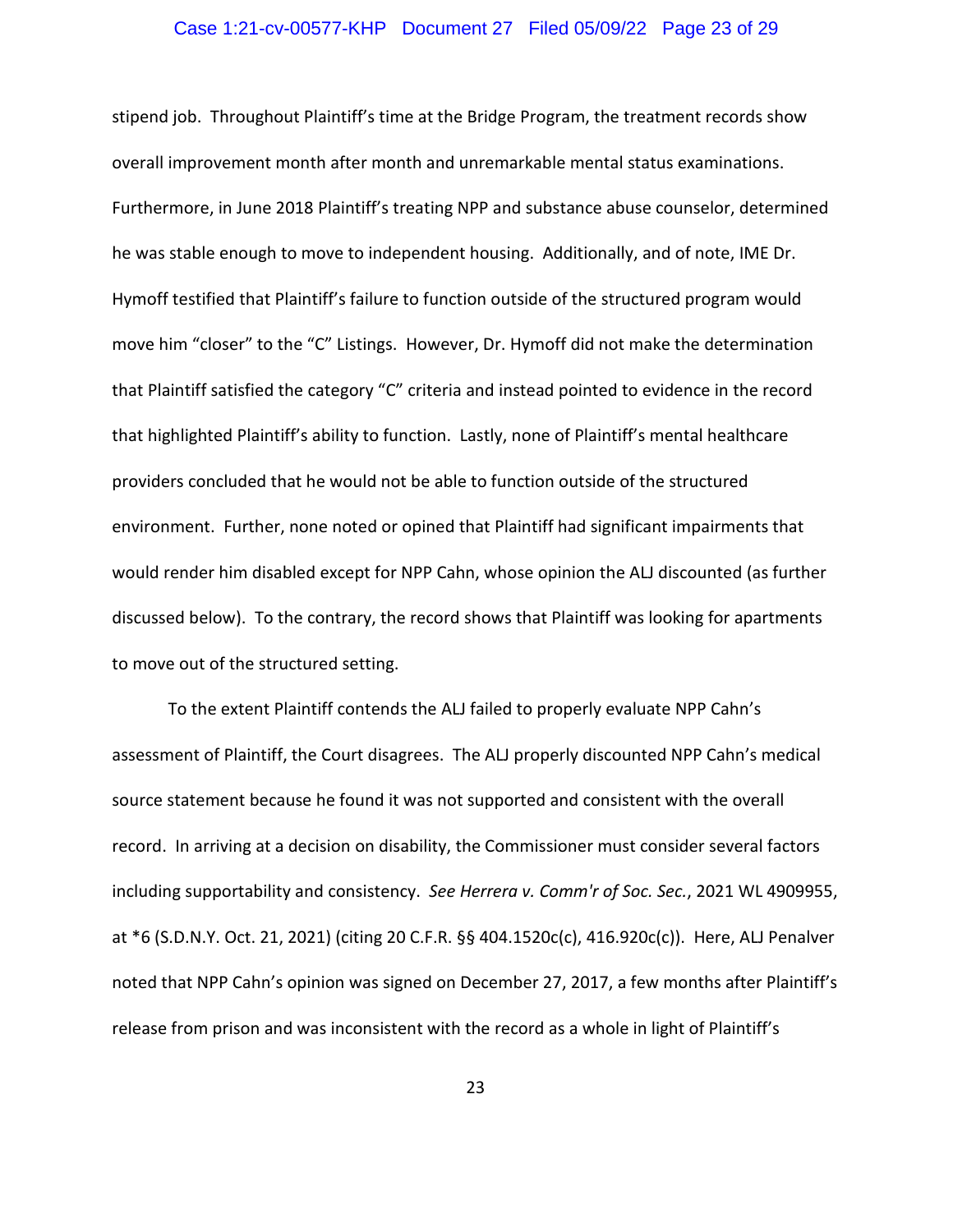# Case 1:21-cv-00577-KHP Document 27 Filed 05/09/22 Page 24 of 29

substantial progress since NPP Cahn's statement. Applicable regulations state that the relationship, length, and frequency a provider has with a claimant is a factor to be considered in determining persuasiveness. 20 C.F.R. § 404.1520c(c). However, the most important factors are supportability and consistency. 20 C.F.R. § 404.1520c(b)(2). Here, NPP Cahn's own longitudinal treatment notes do not support the conclusion that Plaintiff has a marked loss or an extreme loss in his ability to interact appropriately with the public, accept instructions and respond appropriately to criticism from supervisors, and respond appropriately to changes in a routine work setting. In treating notes, dated after the medical source statement, NPP Cahn notes the significant progress Plaintiff has made and that he was ready to move on to more independent housing. (*See e.g.,* A.R. 670.)

Further NPP Cahn's opinion is also not consistent with subsequent records by other physicians. By way of example, LCSW Martinez and NPP Boyd noted that Plaintiff's cognitive functioning was alert, he was oriented to person, place, time, and situation. They further noted that Plaintiff's concentration, fund of knowledge, short term recall, insight, impulse control, recall/retention, long term recall, intellectual functioning, judgment and ability to abstract were good. (A.R. 705, 713-14.) Dr. Rameshwar and CE Dr. Santarpia's examinations of Plaintiff were practically the same and did not note significant limitations. It is only Dr. Frankel's opinion, which predates NPP Cahn's statement, that notes moderate limitations and inconclusively notes that Plaintiff's psychiatric impairments *may* significantly interfere with Plaintiff's ability to function on a daily basis. As no other provider's treatment records are consistent with or

24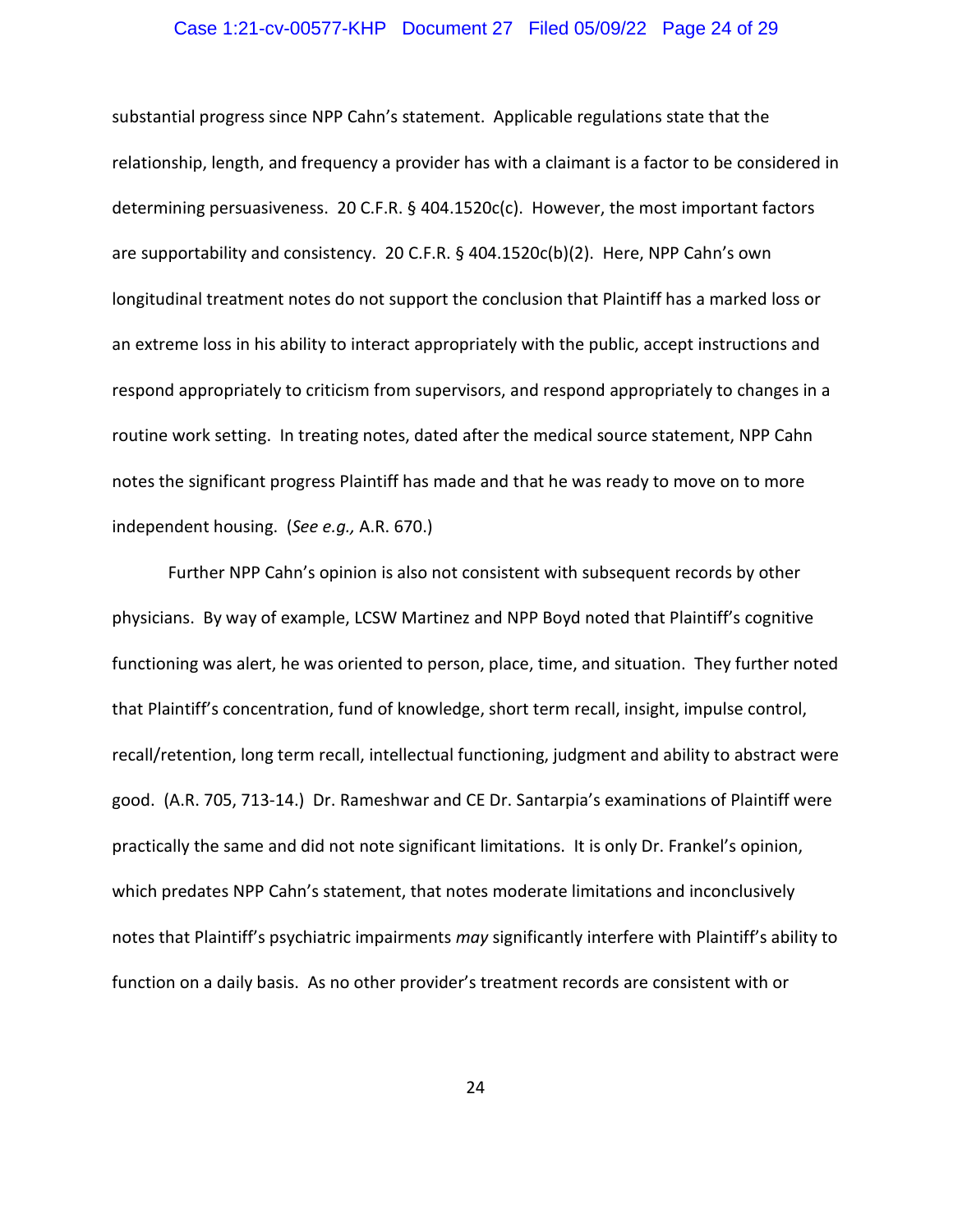# Case 1:21-cv-00577-KHP Document 27 Filed 05/09/22 Page 25 of 29

supportive of NPP Cahn opinion, it was reasonable for ALJ Penalver to find it unpersuasive and properly explained the basis for his conclusion in accordance with applicable regulations.

Similarly, the ALJ properly discounted NP Gargan's medical opinion as to the impact of Plaintiff's scoliosis on his functioning despite the length of their relationship as there is evidence in the record showing NP Gargan's opinion is not entirely consistent or supported by the record. ALJ Penalver considered Plaintiff's 2011 MRI results and found it to contradict NP Gargan's opinion insofar that there was no evidence of cord compression, central canal stenosis or nerve root impingement or other objective clinical findings. (A.R. 29-31.) Furthermore, later examinations found Plaintiff to have normal gait, full range of motion in his lumbar and cervical spine, despite spinal curvature. Specifically, in late 2017, Dr. Nathaniel Brownlow found that Plaintiff was in no acute distress on multiple occasions, his musculoskeletal examination showed normal ranges of motion of all joints. (A.R. 476-79.) In November 2017, CE Dr. Aguiar found Plaintiff was in no acute distress, had a normal gait and station, did not need help getting on and off the exam table, and could rise from a chair without difficulty, and concluded his prognosis was fair and that he had only mild limitations in lifting and carrying heavy objects. In December 2017, Dr. Ehlert, the state agency medical expert, opined that Plaintiff could lift and carry 50 pounds occasionally, 25 pounds frequently, and could walk and/or stand for six out of eight hours. In 2019, NP Chez noted scoliosis but no acute distress, and prescribed Gabapentin and Meloxicam for lumbago. Of note, in mid-2018, Plaintiff was working a stipend job in a kitchen despite the limitations identified by NP Gargan, which further undercuts his claim that his physical impairments rendered him disabled. Accordingly, given the overall record, the ALJ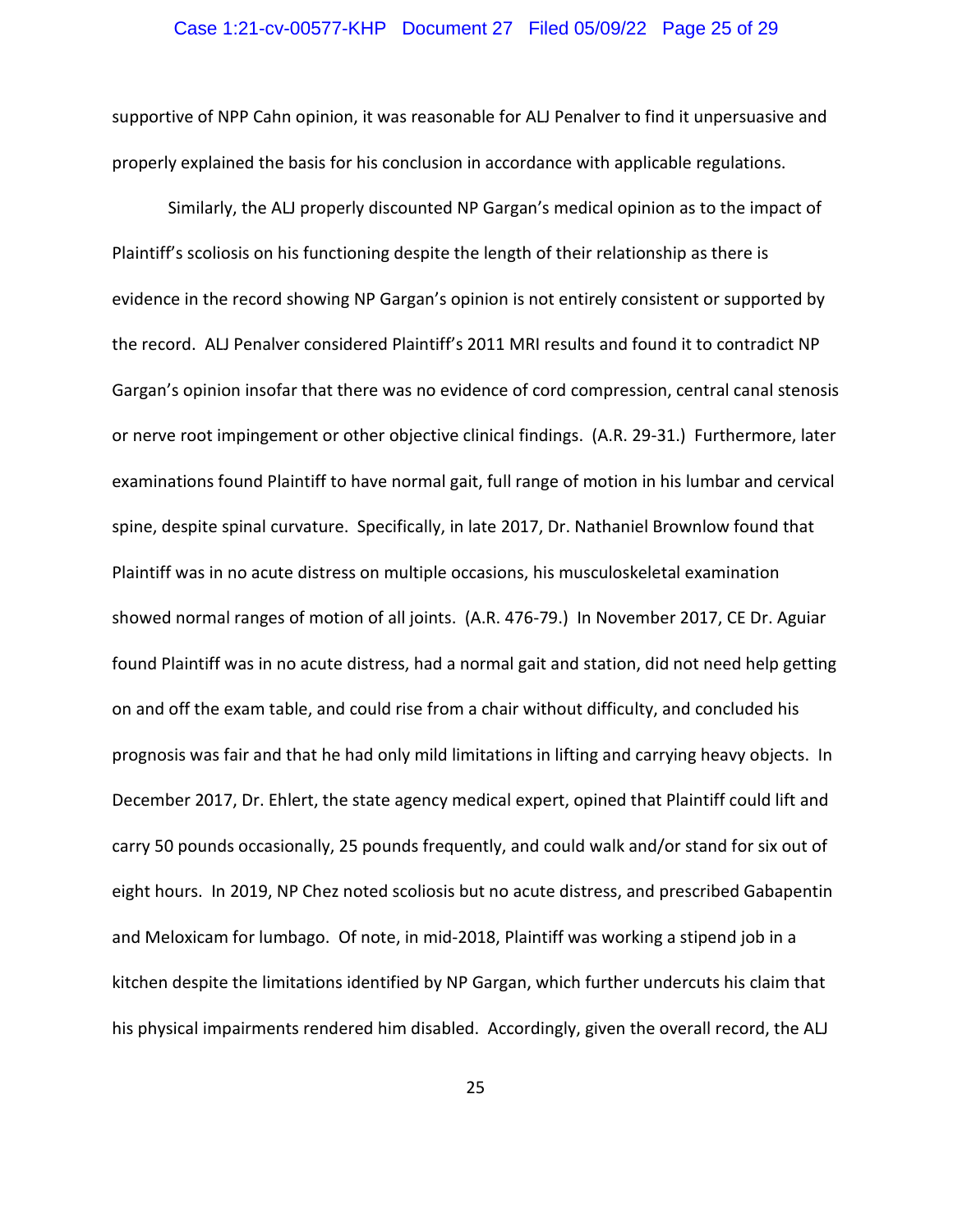# Case 1:21-cv-00577-KHP Document 27 Filed 05/09/22 Page 26 of 29

reasonably concluded that treating provider NP Gargan's opinion was not supported by or consistent with the evidence in the record and thus unpersuasive and properly explained his decision in accordance with the applicable regulations. *See Tami Ann A. v. Comm'r of Soc. Sec.*, 2022 WL 938167, at \*3, 5 (S.D.N.Y. Feb. 3, 2022), *report and recommendation adopted sub nom*, *Albanese v. Comm'r of Soc. Sec* 2022 WL 929837 (S.D.N.Y. Mar. 29, 2022) (finding that the ALJ reasonably concluded the physician's assessment to be inconsistent with other medical opinion and evidence and "[c]onsistency is the extent to which an opinion or finding is consistent with evidence from other medical sources and non-medical sources.") (internal quotation and citation omitted); *Herrera*, 2021 WL 4909955, at \*10-11 (finding that the ALJ decision to find certain providers' assessments unpersuasive was supported by substantial evidence).

Thus, after finding that both NPP Cahn and NP Gargan's opinion unpersuasive, ALJ Penalver's decision to not give credence to the providers' conclusions about Plaintiff's limitations – such as monthly absences – was supported by substantial evidence. There is evidence in the record that Plaintiff had no issues with absenteeism when he attended sessions and also worked in the kitchen. (A.R. 665-68.) The evidence also shows that Plaintiff was compliant with his treatment schedule and even attended extra sessions. (A.R. 670.) This indicates that Plaintiff could follow a schedule and supports a conclusion that Plaintiff would not be absent from work as frequently as his providers suggested. *See Schillo v. Kijakazi*, 31 F.4th 64 (2d Cir. 2022) (finding that the reasons the ALJ provided to discount the treating physicians' opinions – that they "were conclusory, unhelpful with respect to assessing RFC, and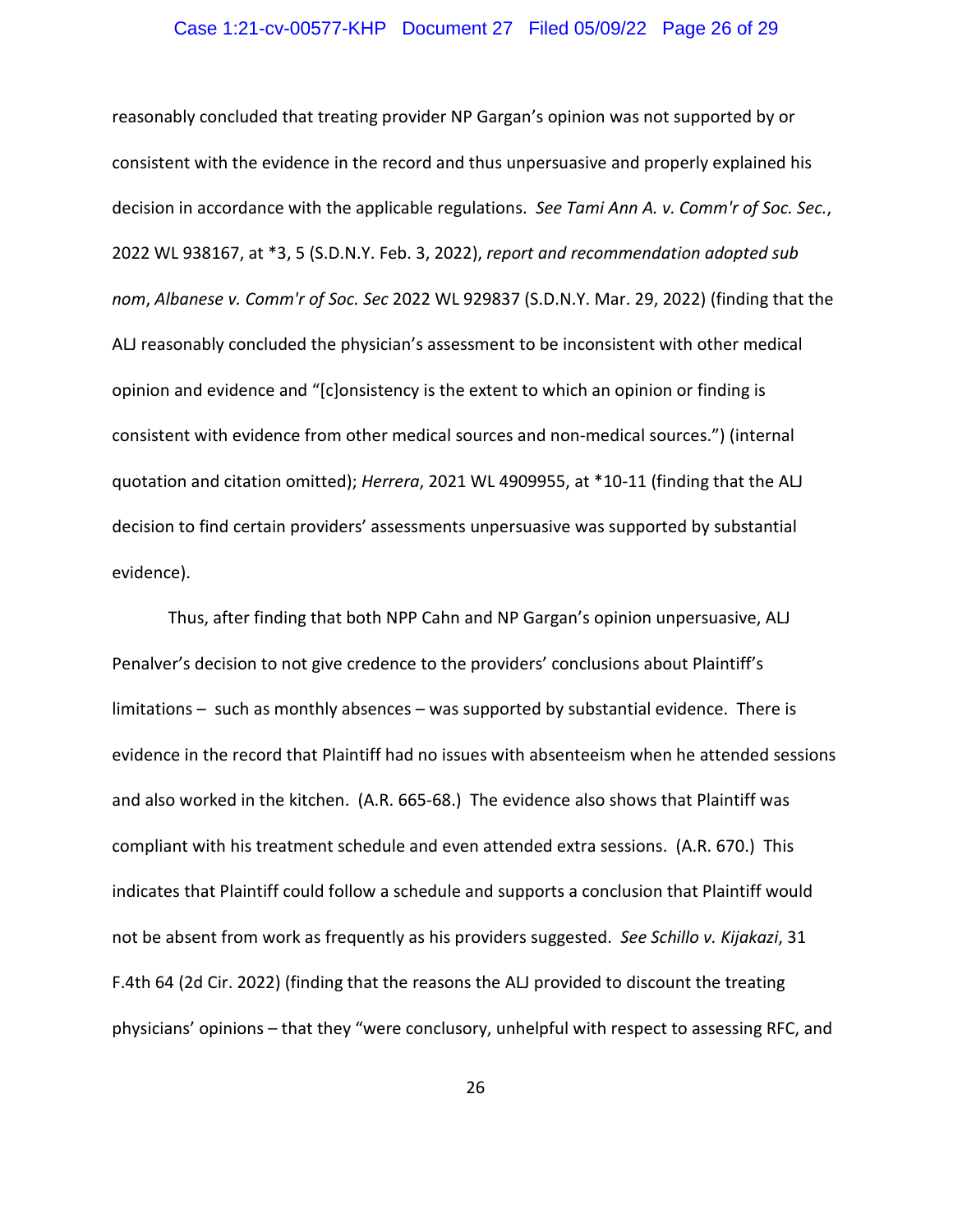# Case 1:21-cv-00577-KHP Document 27 Filed 05/09/22 Page 27 of 29

inconsistent with the objective medical evidence—were . . . supported by substantial evidence"); *Suarez v. Comm'r of Soc. Sec.*, 102 F. Supp. 3d 552, 582 (S.D.N.Y. 2015) (decision of ALJ to reject additional limitations assessed by two treating physicians was supported by substantial evidence); *see also Rivera v. Astrue*, 2012 WL 3307342, at \*8 (E.D.N.Y. Aug. 11, 2012).

Plaintiff also contends that the ALJ erred in using Plaintiff's friend as a translator instead of a staff member during his consultative examination with Dr. Santarpia. Plaintiff points to some errors in Dr. Santarpia's opinion such as statements that Plaintiff had graduated from high school and that he lived alone and argues that Dr. Hymoff's assessment of Plaintiff's limitations is flawed because he relied on Dr. Santarpia's report. To start, Plaintiff points to no authority that requires a CE to rely on a specific type of translator or that the translator be otherwise qualified. With regard to the purported errors, Plaintiff reported that he lived alone and graduated from high school – Dr. Santarpia can't be faulted for what Plaintiff reported. And, in any event, that Plaintiff finished eleventh instead of twelfth grade did not factor into the ALJ's RFC determination. Similarly, there is no doubt that Dr. Hymoff and the ALJ understood that Plaintiff lived in the supportive housing community. Nonetheless, the Plaintiff's own reported activities of daily living and treatment records support the conclusion of moderate limitations. For example, portions of the record show Plaintiff could prepare meals (including rice, beans, and pork chops), shop for his needs, and did not need reminders to take his medication. (A.R. 278.) Other evidence shows that Plaintiff's counselors were readying Plaintiff to move out and begin work. (A.R. 665, 670.) Thus, in light of the overall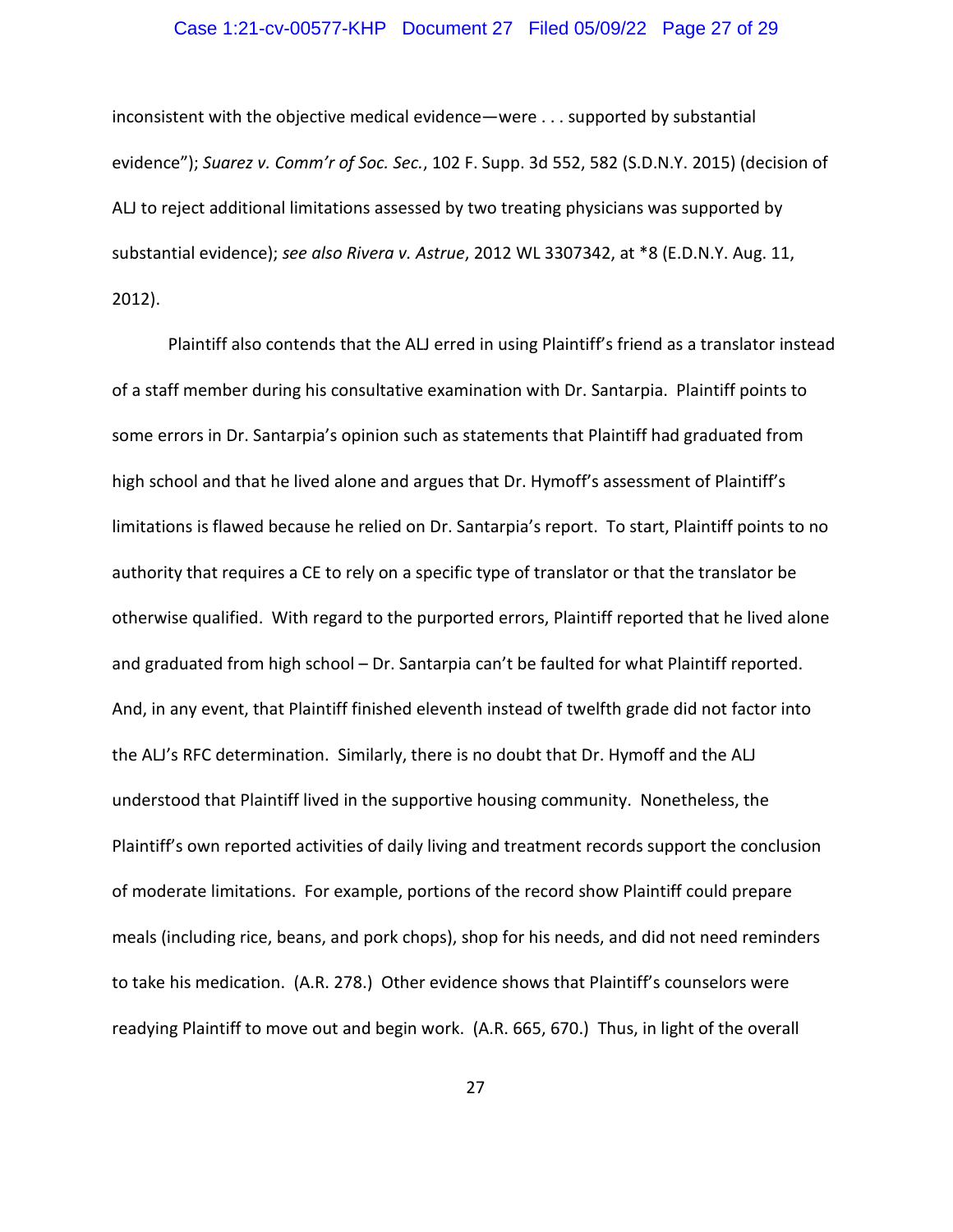# Case 1:21-cv-00577-KHP Document 27 Filed 05/09/22 Page 28 of 29

record, the errors identified in Dr. Santarpia's report do not change the Court's finding that the ALJ's decision is supported by substantial evidence. *See Herrera*, 2021 WL 4909955, at \*9 ("The district court conducts a plenary review of the administrative record to determine if there is substantial evidence supporting the ALJ's finding, considering the record as a whole."); *Talavera v. Astrue*, 697 F.3d 145, 151 (2d Cir. 2012) ("In reviewing a final decision of the SSA, this Court is limited to determining whether the SSA's conclusions were supported by substantial evidence in the record and were based on a correct legal standard.") (quotation marks omitted).

Lastly, Plaintiff asserts that the ALJ failed to properly consider the Paragraph B Listings in fashioning his RFC. This argument is without merit insofar that the ALJ specifically mentions Plaintiff's mental impairments "considered singly and in combination, do not meet or medically equal" the Listings and Plaintiff experiences no more than moderate limitations in the functional areas, referencing much of the medical findings noted above to support his finding. (*See* A.R. 26-31.) Furthermore, the ALJ need not consider the factors for severity of an impairment when formulating the claimant's RFC. *See Whipple v. Astrue*, 479 F. App'x 367, 369-70 (2d Cir. 2012). Here, ALJ Penalver found Plaintiff to have moderate limitations in concentrating and maintaining pace when determining the severity of his impairments at step three. (A.R. 27.) And when formulating Plaintiff's RFC the ALJ found that limiting Plaintiff to simple and routine tasks with breaks every hour properly accounted for the limitation found in the previous steps. *See e.g., Shawna Ann J. v. Comm'r of Soc. Sec., 2021 WL 733804*, at \*1, 5 (W.D.N.Y. Feb. 25, 2020) (RFC determination limiting the claimant to simple, routine and repetitive tasks not performed at a production rate, making simple work-related decisions, and